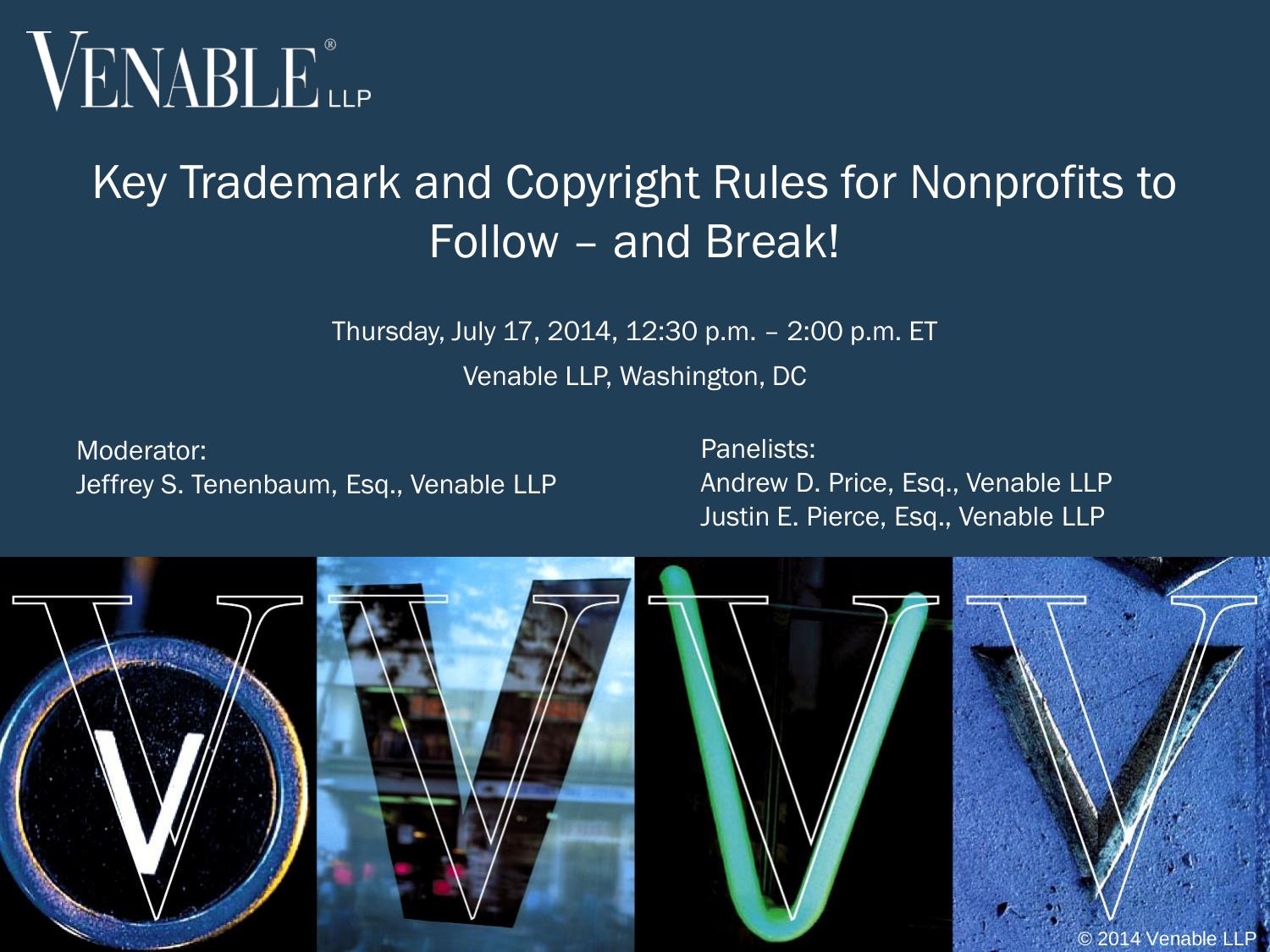

#### **\*Please note that CAE credit is only available to registered participants of the live webinar.**

As a CAE Approved Provider educational program related to the CAE exam content outline, this program may be applied for **1.5 credits** toward your CAE application or renewal professional development requirements.

*Venable LLP is a CAE Approved Provider. This program meets the requirements for fulfilling the professional development requirements to earn or maintain the Certified Association Executive credential. Every program we offer that qualifies for CAE credit will clearly identify the number of CAE credits granted for full, live participation, and we will maintain records of your participation in accordance with CAE policies. For more*  information about the CAE credential or Approved Provider program, please visit **www.whatiscae.org**.

*Note: This program is not endorsed, accredited, or affiliated with ASAE or the CAE Program. Applicants may use any program that meets eligibility requirements in the specific timeframe towards the exam application or renewal. There are no specific individual courses required as part of the applications—selection of eligible*  **2** *education is up to the applicant based on his/her needs.* © 2014 Venable LLP

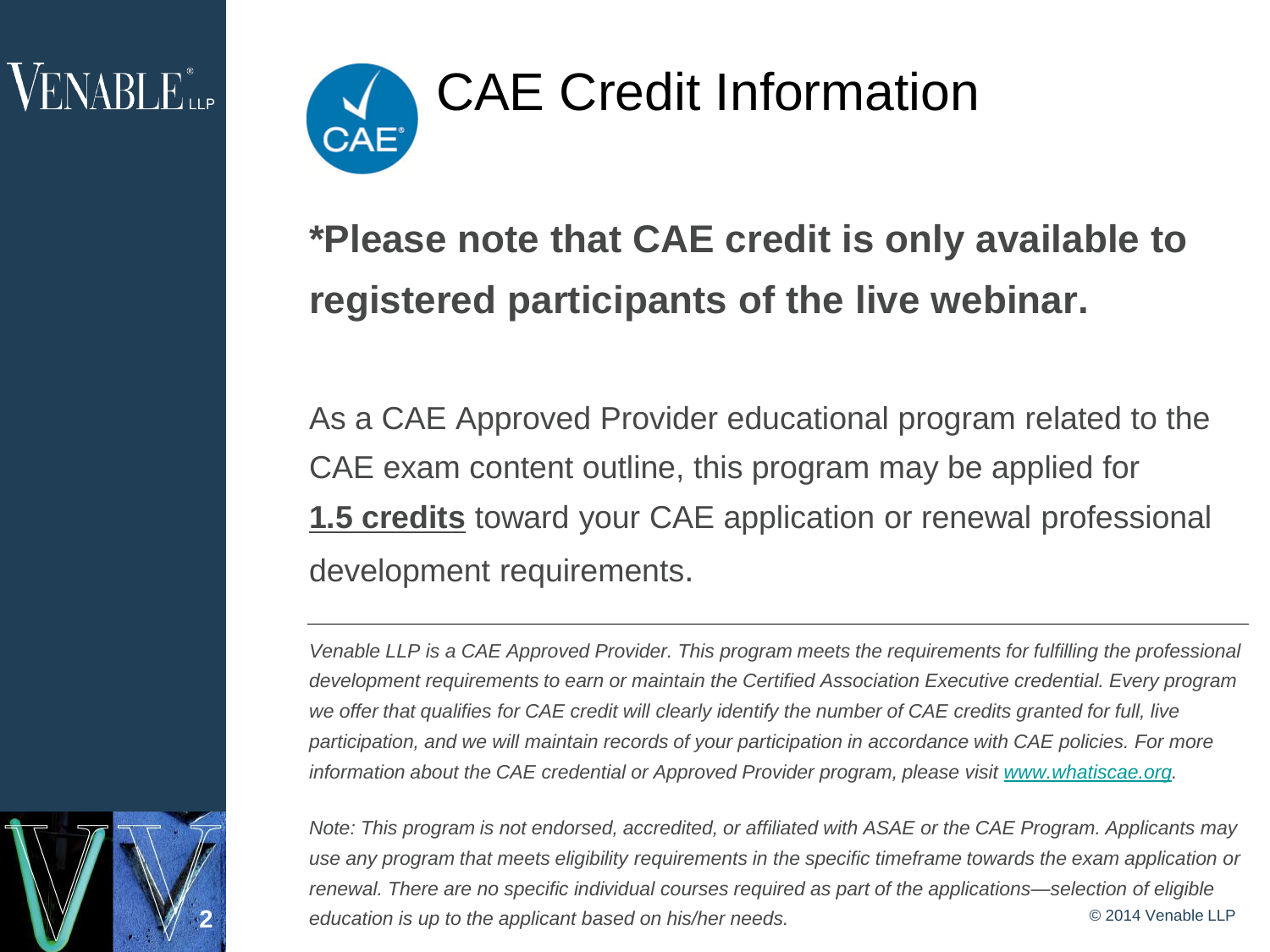$\rm VENABI$   $E_{\rm{up}}^*$ 

#### Upcoming Venable Nonprofit Events Register Now

August 13, 2014 – [Privacy and Data Security for](http://www.venable.com/Privacy-and-Data-Security-for-Your-Nonprofit-Understanding-Your-Legal-Obligations-and-Insuring-against-Risk)  [Your Nonprofit: Understanding Your Legal](http://www.venable.com/Privacy-and-Data-Security-for-Your-Nonprofit-Understanding-Your-Legal-Obligations-and-Insuring-against-Risk)  **[Obligations and Insuring against Risk](http://www.venable.com/Privacy-and-Data-Security-for-Your-Nonprofit-Understanding-Your-Legal-Obligations-and-Insuring-against-Risk)** 

September 16, 2014 – What's Ahead for 2015: [Preparing Your Nonprofit's Group Health Plan for](http://www.venable.com/Whats-Ahead-for-2015-Preparing-Your-Nonprofits-Group-Health-Plan-for-the-Employer-Mandate)  [the Employer Mandate](http://www.venable.com/Whats-Ahead-for-2015-Preparing-Your-Nonprofits-Group-Health-Plan-for-the-Employer-Mandate)

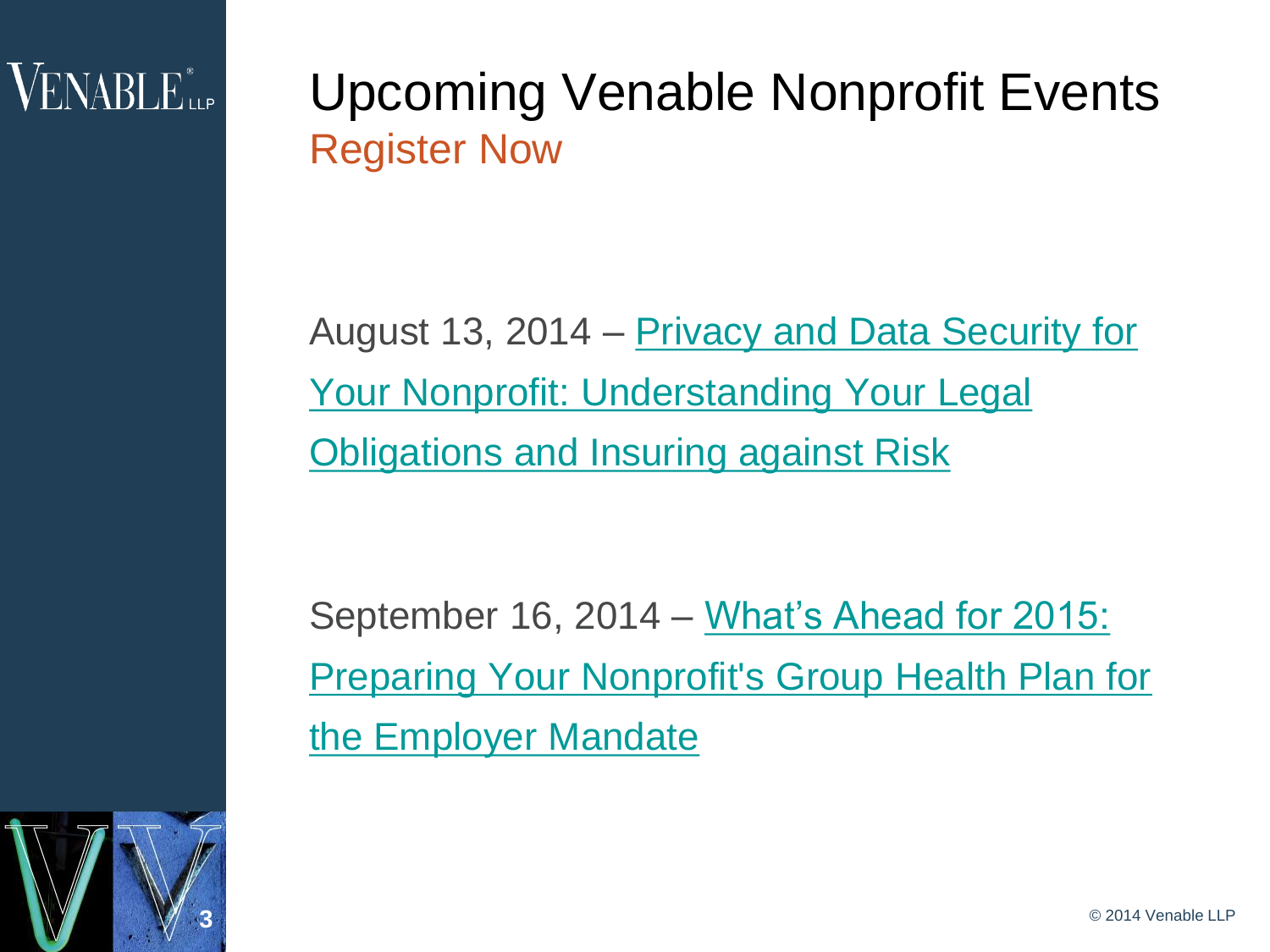4

**4**

# Agenda

- Trademarks: Follow and Break the **"ACID" Test**
	- Brands need not always be used as adjectives and in a consistent manner
	- Strong brands can be flexible, fluid, and "living"
- **Copyrights: Break Reliance on the "Automatic upon Creation" Rule**
	- Registered rights enhance your effectiveness in dealing with infringing content under copyright law and the DMCA
	- Copyrights must be recorded in order for Customs to stop infringing imports  $\sum_{0.2014 \text{ Venable LLP}}$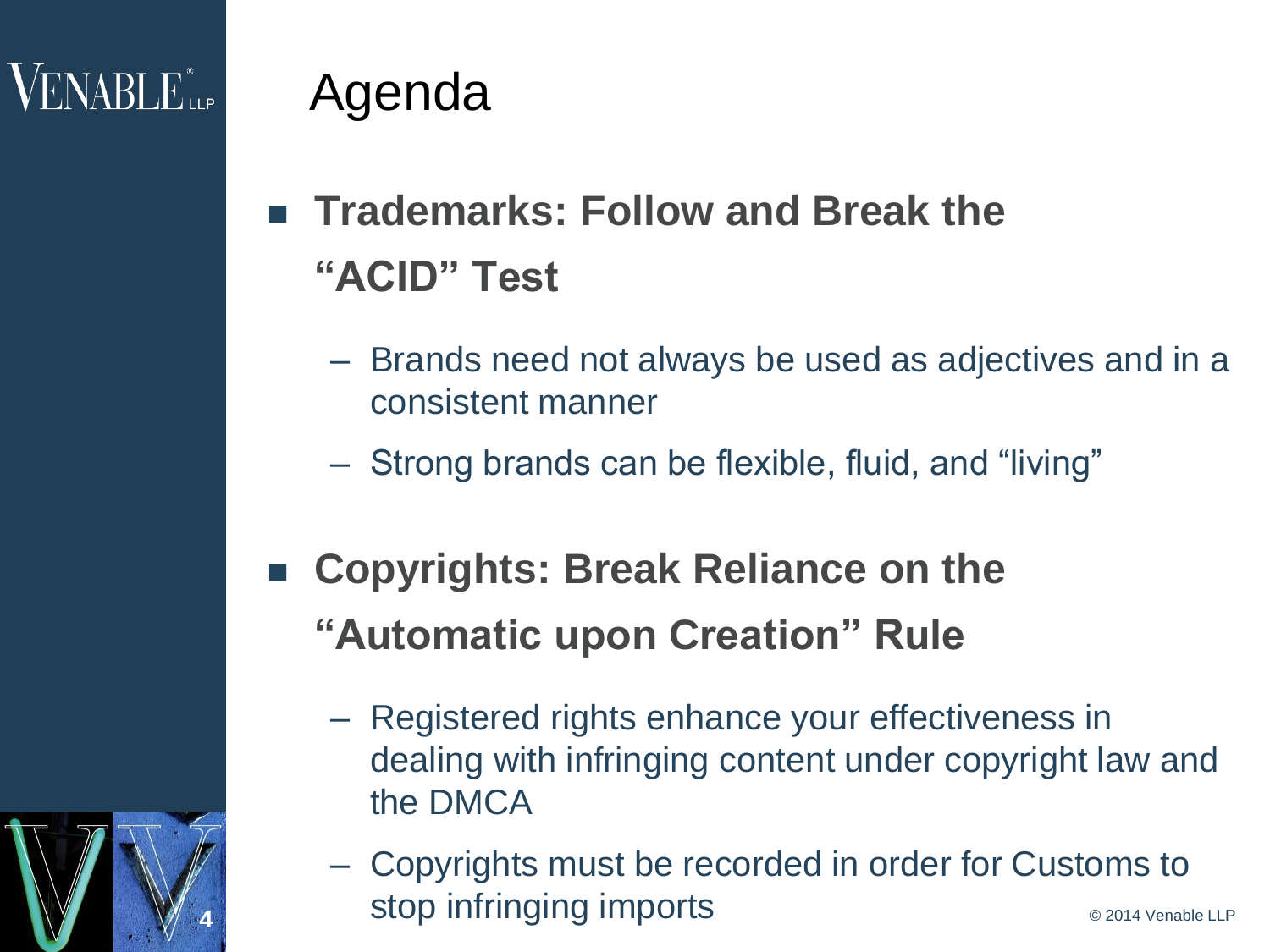

# **Trademarks: Follow and Break the "ACID" Test**

© 2014 Venable LLP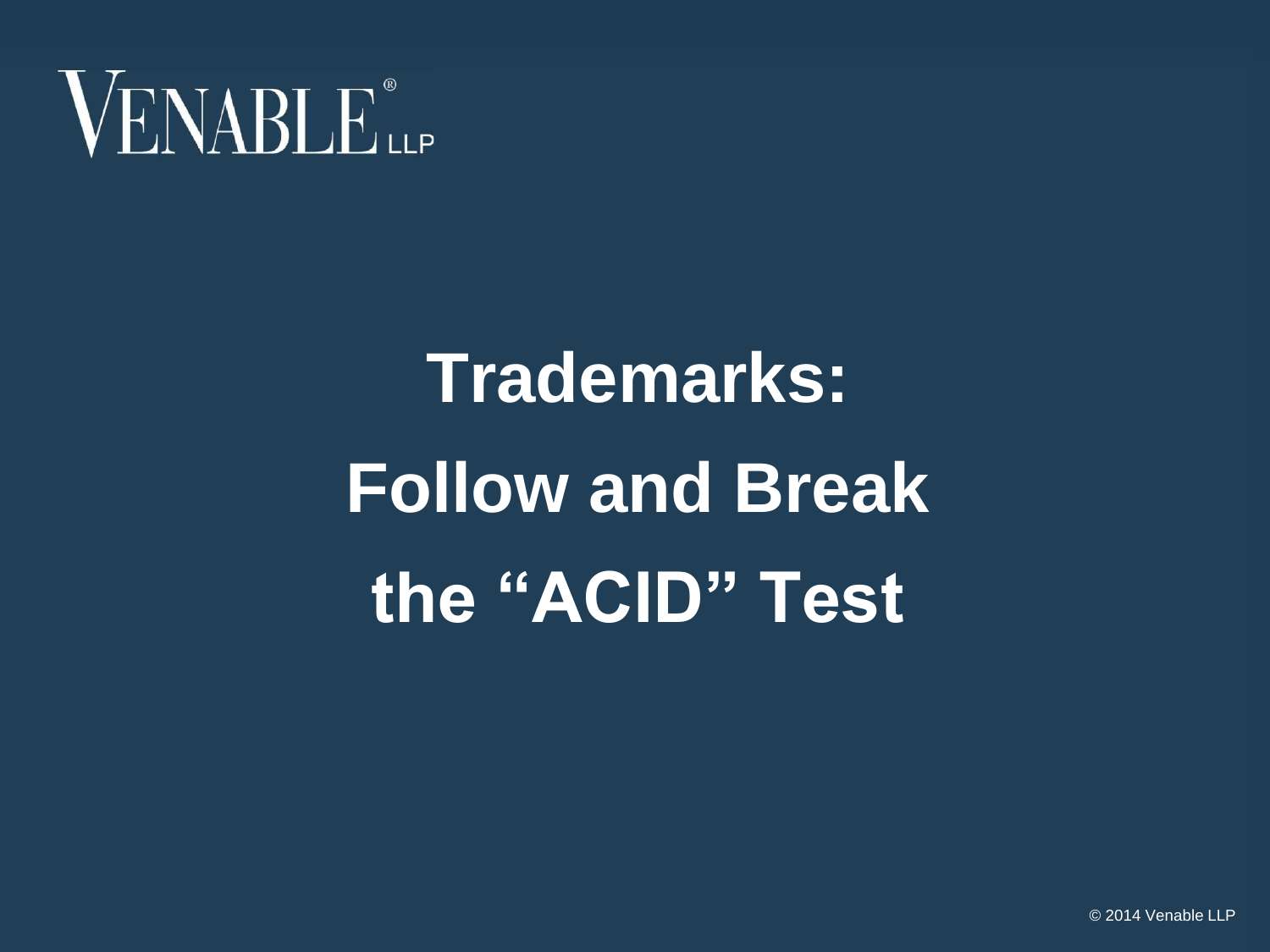#### Trademarks: The"ACID"Test

- **The Test** 
	- Use trademarks as **Adjectives**
	- In a **Consistent** manner
	- With **Identification** re: whether mark is registered
	- And in a **Distinctive** or attention-grabbing manner

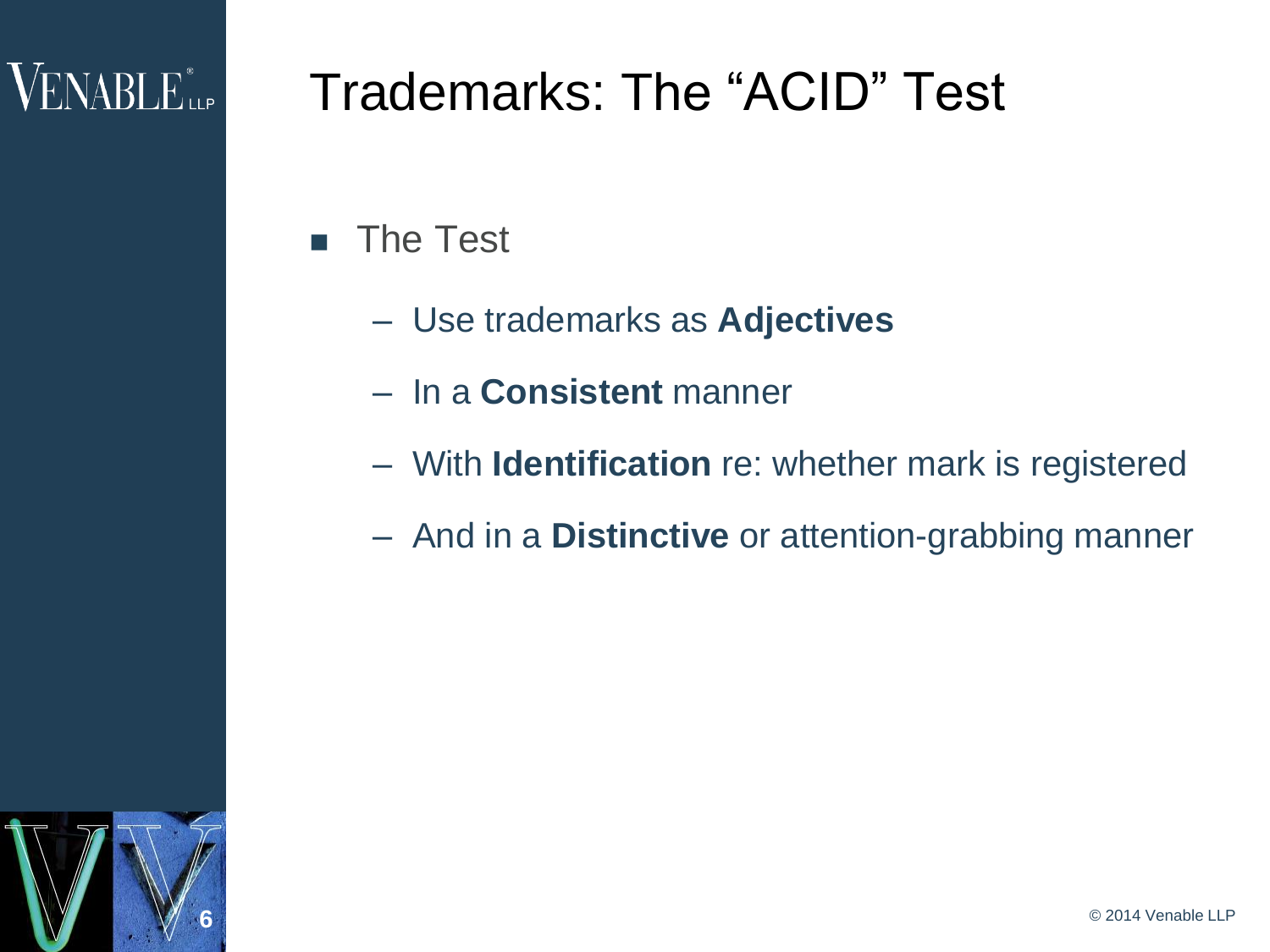# Trademarks: Is the "ACID" Test Outdated?

- Rules to Break
	- Use trademarks as **Adjectives**
	- In a **Consistent** manner
- Rules to Follow
	- Use trademarks with **Identification** re: whether mark is registered
	- And in a **Distinctive** or attention-grabbing manner
- **Today**

7

– Strong brands can be flexible, fluid, and living



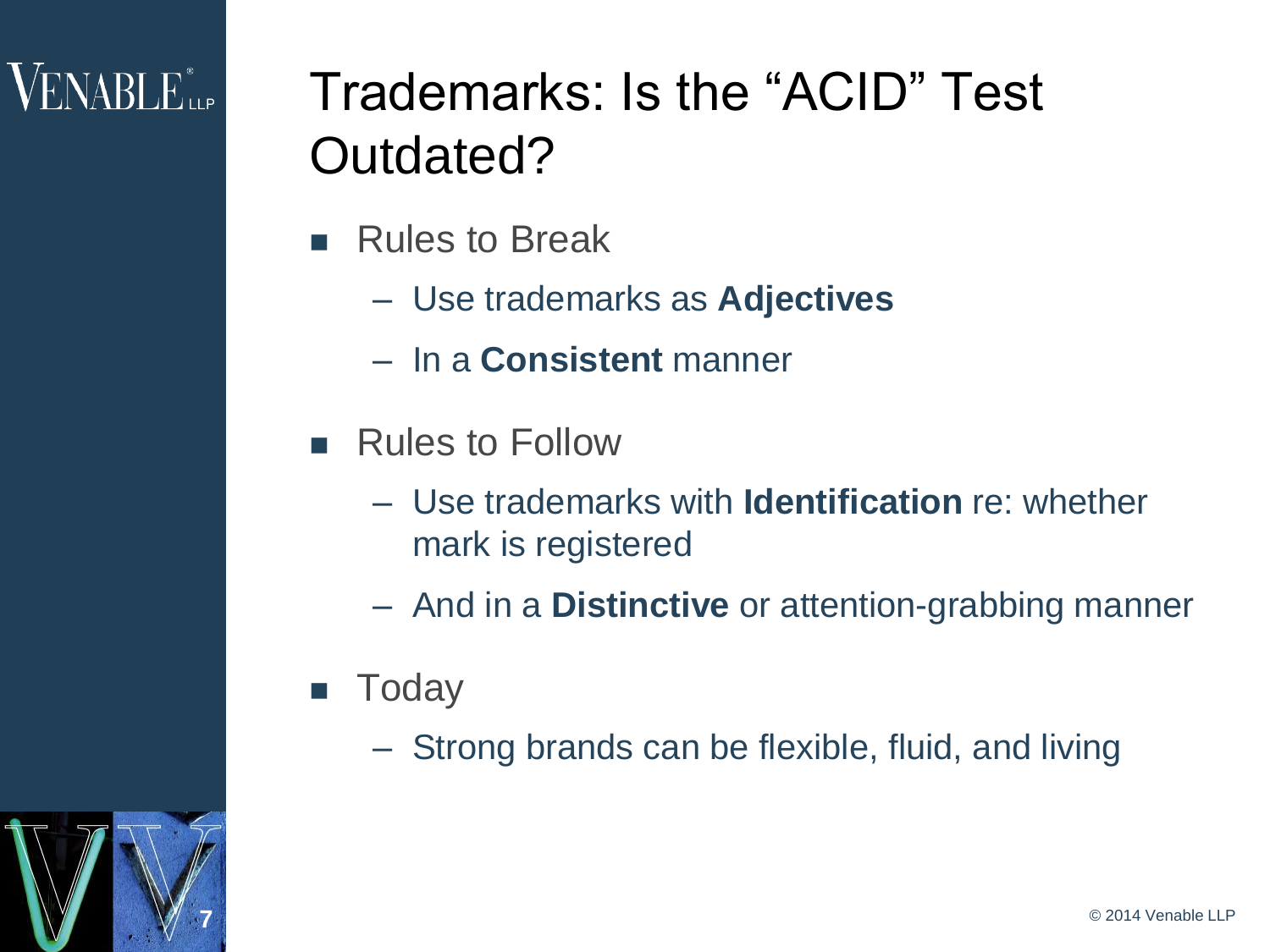#### $VENABLE_{\sf LLP}^*$

8

#### Trademarks: Is the First Part of the "ACID" Test Outdated?

- Old Rule
	- Use trademarks as **Adjectives**
- **The Fear** 
	- Genericide
		- "photocopying" versus "Xeroxing"
	- Loss of rights
- **The Times** 
	- Changing consumer sophistication and expectations
	- The mobile marketplace; short attention spans
	- Need to build brand interest and loyalty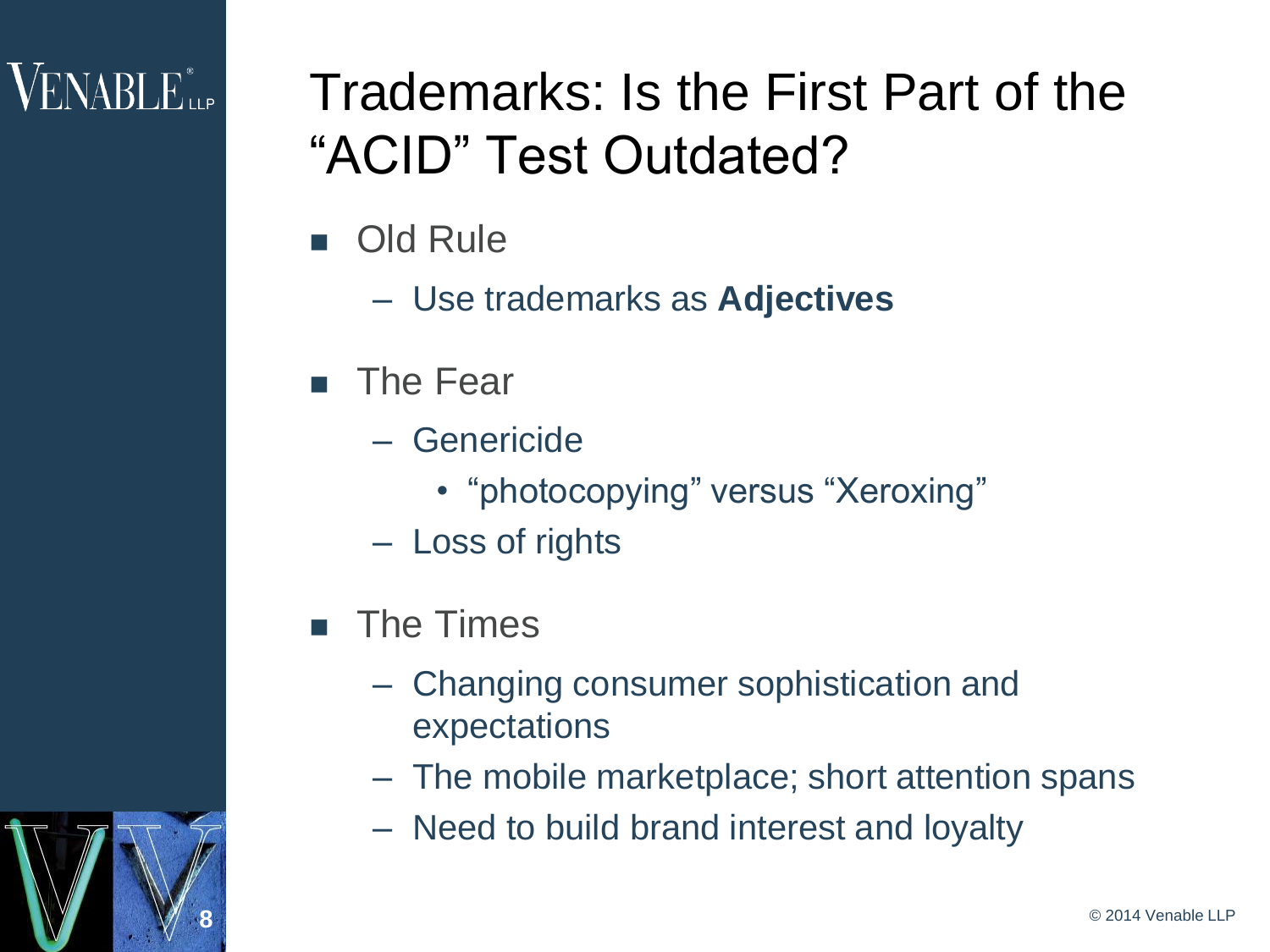#### $VENABLE_{\scriptscriptstyle{\text{LLP}}}$

9

# Using Strong Brands as Nouns and Verbs

- New Rule
	- You may "verb up" strong brands or use them as nouns
- Examples
	- GOOGLE as a verb
	- Google PLAY: PLAY YOUR HEART OUT
	- Vanguard: Vanguarding



– [ABC as adjective] WAY: LIVE [ABC as noun]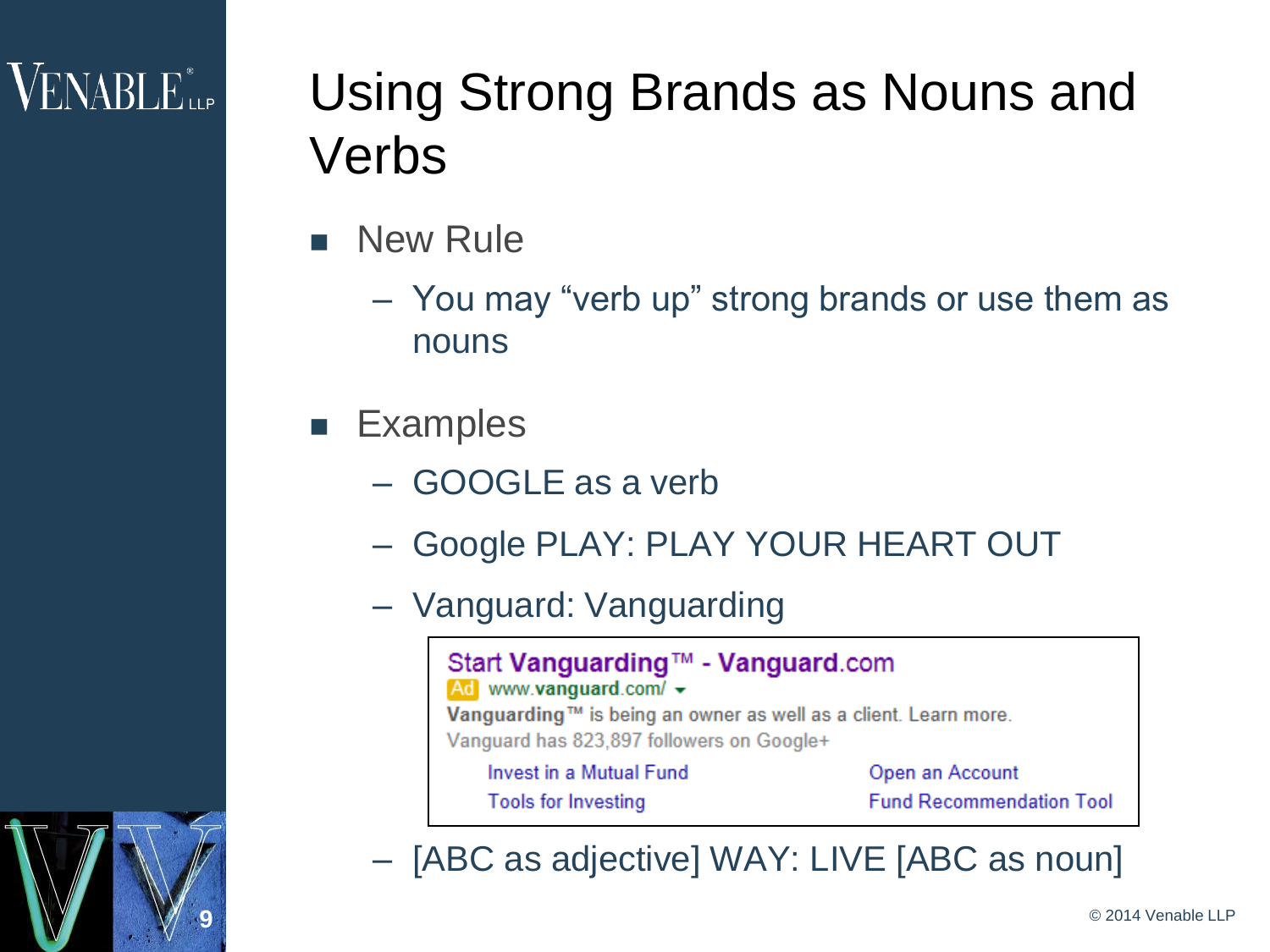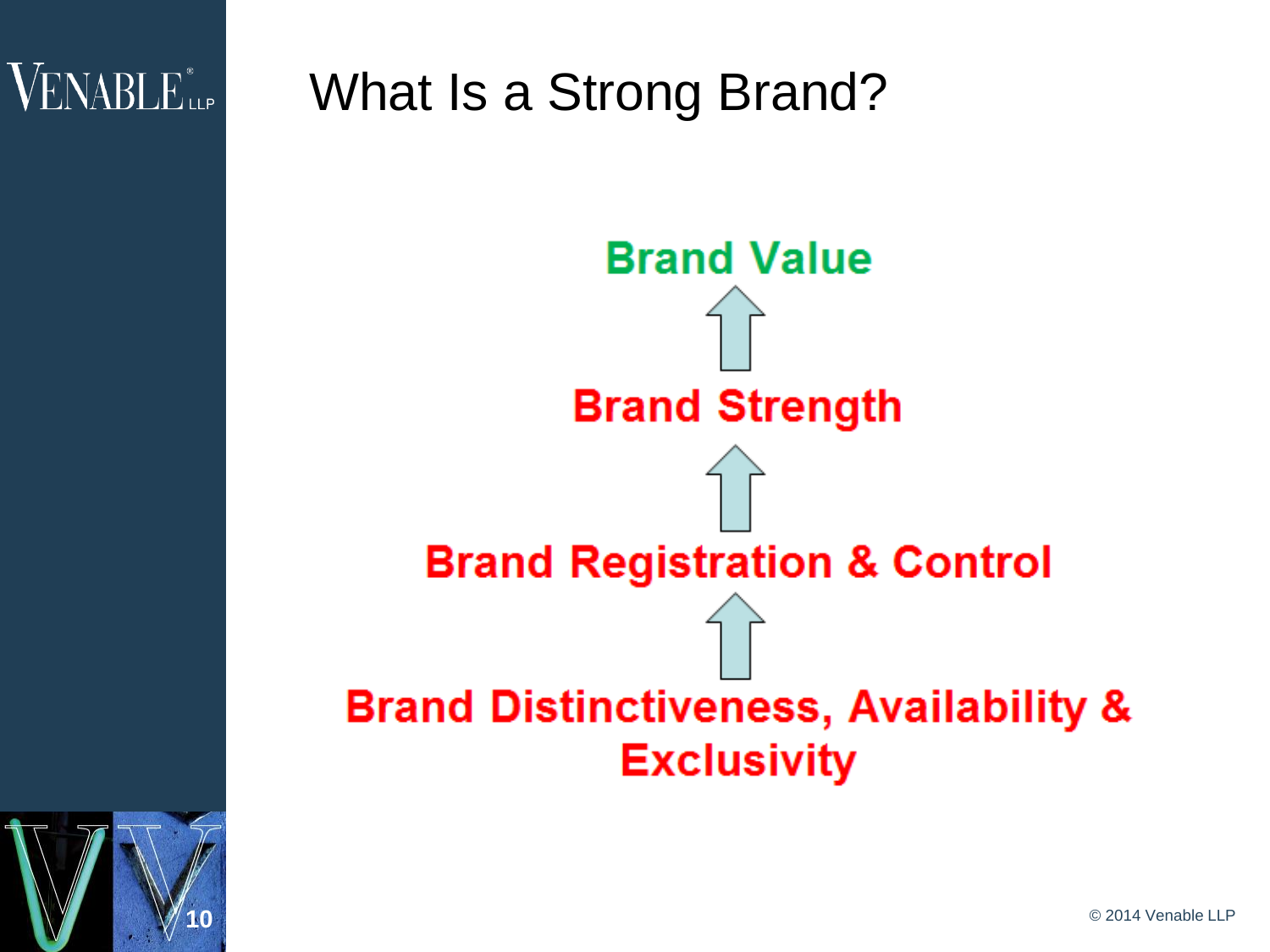# Using Strong Brands as Nouns and Verbs: Guidelines

- Make clear to consumers that the action suggested by **the verbed-up brand use cannot be accomplished without using the branded product or service.**
	- The verbed-up brand can be built into taglines, slogans, and/or logos that reinforce this point.
		- *e.g.*, "Vanguarding can't happen without Vanguard" and "play your heart out" can't happen without "Google Play"

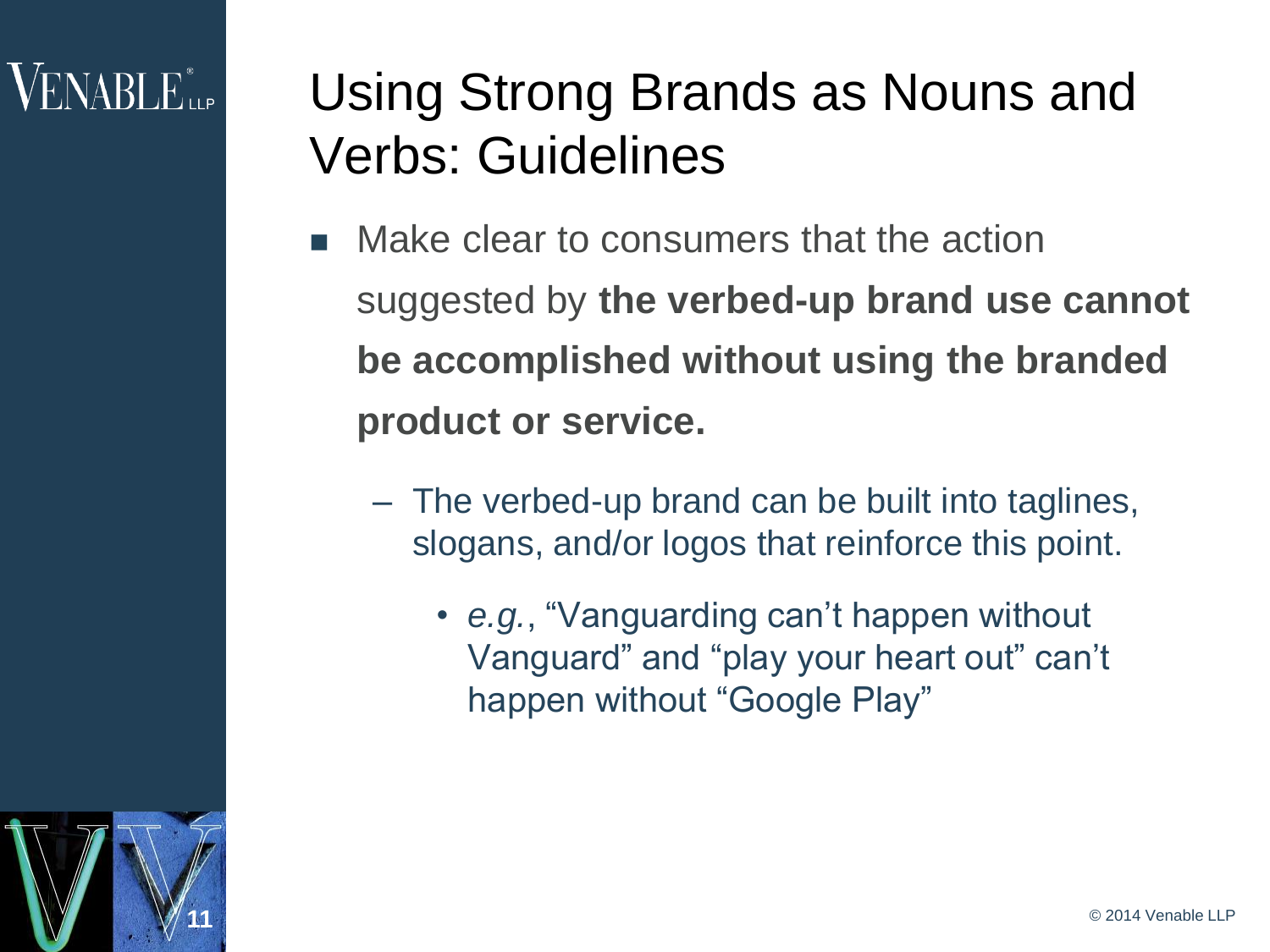#### VENABLE<sup>®</sup>LLP

# Using Strong Brands as Nouns and Verbs: Guidelines

- Create and publish **guidelines for "verbed-up" brand use** (and/or update trademark guidelines that reinforce this concept).
	- e.g., "Start Vanguarding" not "Get Vanguarded"

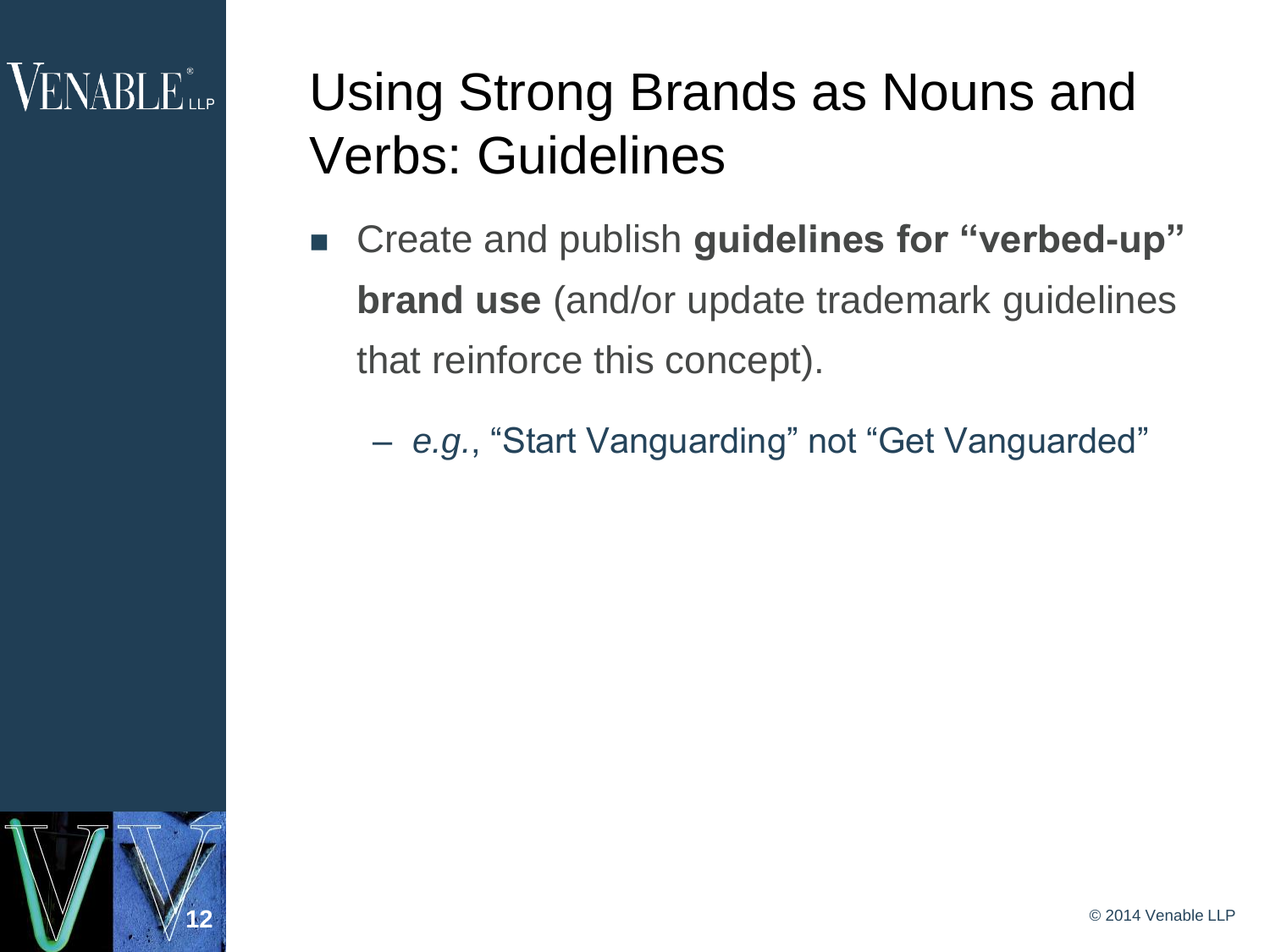#### $\mathsf{VENABLE}_{\mathsf{LP}}^*$

13

# Using Strong Brands as Nouns and Verbs: Guidelines

- **Register** the verbed-up brand or the tagline, slogan, or logo containing the verbed-up brand
	- The registry is king:

|                                              | VANGUARDING                                                                              |                    |
|----------------------------------------------|------------------------------------------------------------------------------------------|--------------------|
|                                              |                                                                                          |                    |
|                                              |                                                                                          |                    |
|                                              |                                                                                          |                    |
| <b>Word Mark</b>                             | <b>VANGUARDING</b>                                                                       |                    |
| <b>Goods and Services</b>                    | IC 036, US 100 101 102, G & S: Financial<br>brokerage services and financial information |                    |
| <b>Standard Characters</b><br><b>Claimed</b> |                                                                                          |                    |
| <b>Mark Drawing Code</b>                     | (4) STANDARD CHARACTER MARK                                                              |                    |
| <b>Serial Number</b>                         | 77959213                                                                                 |                    |
| <b>Filing Date</b>                           | March 15, 2010                                                                           |                    |
| <b>Current Basis</b>                         | 1А                                                                                       |                    |
| <b>Original Filing Basis</b>                 | 18                                                                                       |                    |
| <b>Published for</b><br><b>Opposition</b>    | June 29, 2010                                                                            |                    |
| <b>Registration Number 3902041</b>           |                                                                                          |                    |
| <b>Registration Date</b>                     | January 4, 2011                                                                          |                    |
| Owner                                        | (REGISTRANT) The Vanguard Group, Inc.                                                    | © 2014 Venable LLP |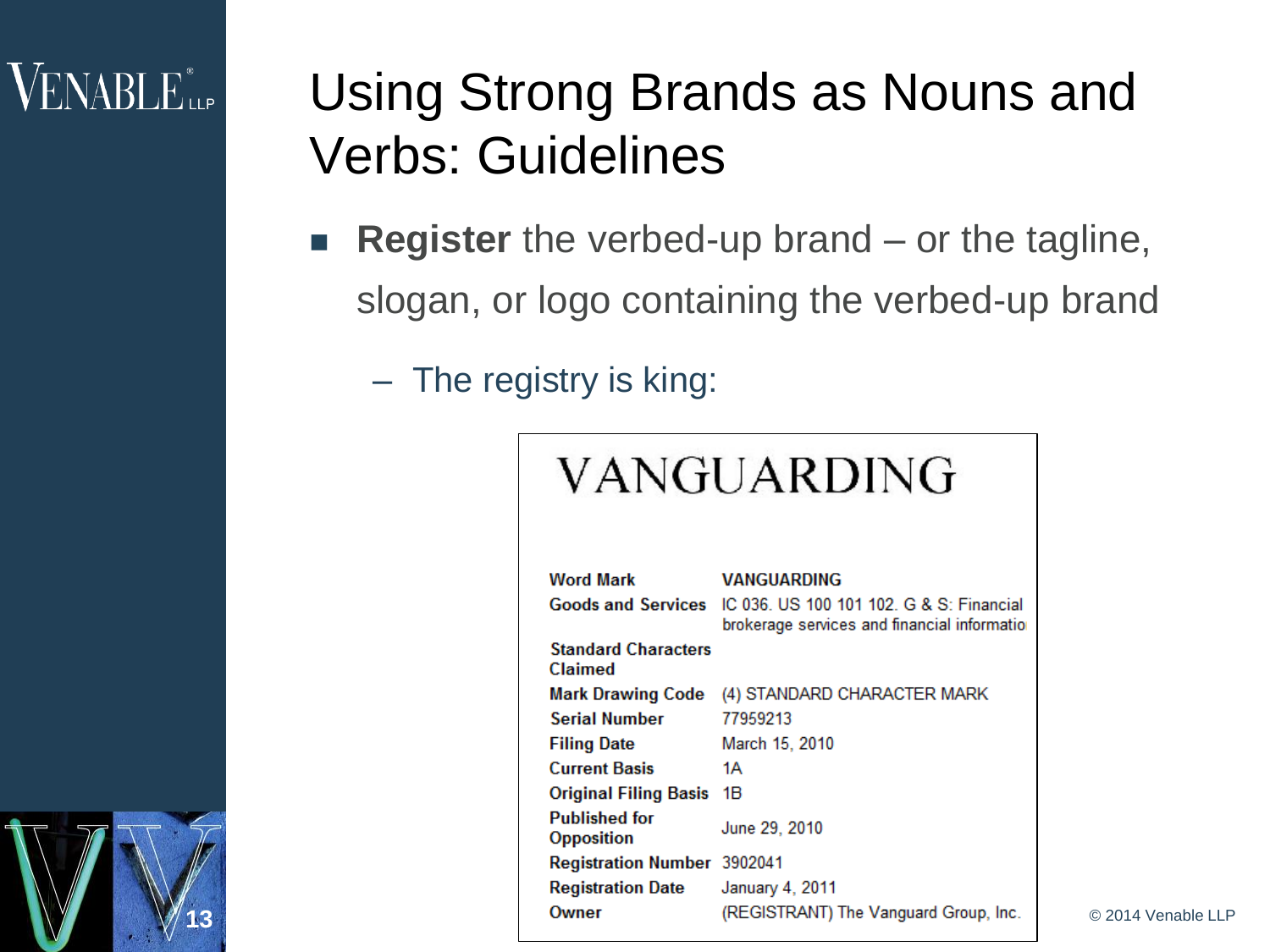#### $\rm VENABI$   $\rm E_{\rm up}^{\ast}$

# Using Strong Brands as Nouns and Verbs: Guidelines

■ Send friendly letters to publishers and media outlets that do not appear to appreciate the necessary connection between the brand and the verb in their references.

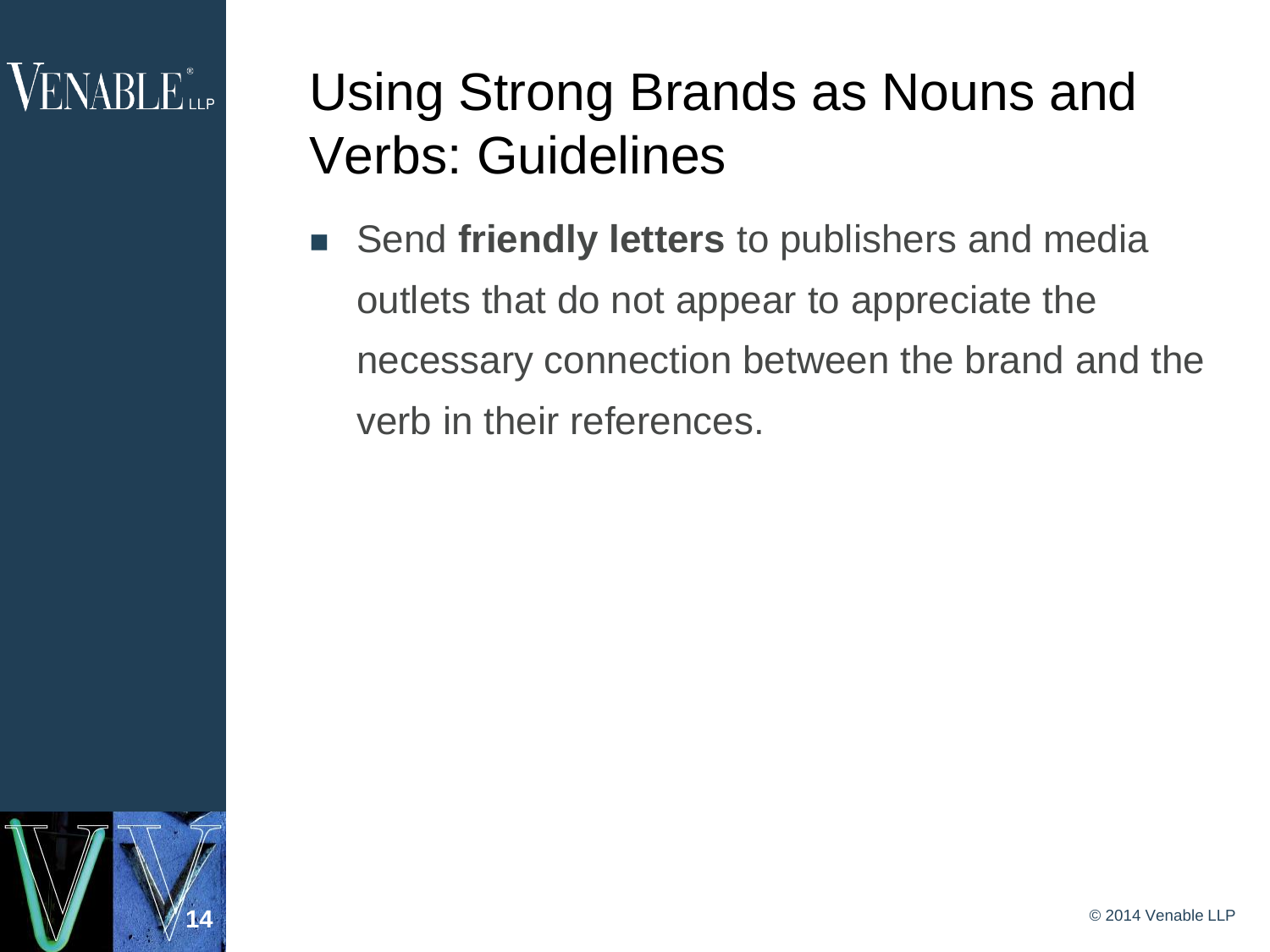# Using Strong Brands as Nouns and Verbs: Guidelines

 Work with **dictionaries** to ensure that any verb listings are consistent with your new verbed-up brand policies.

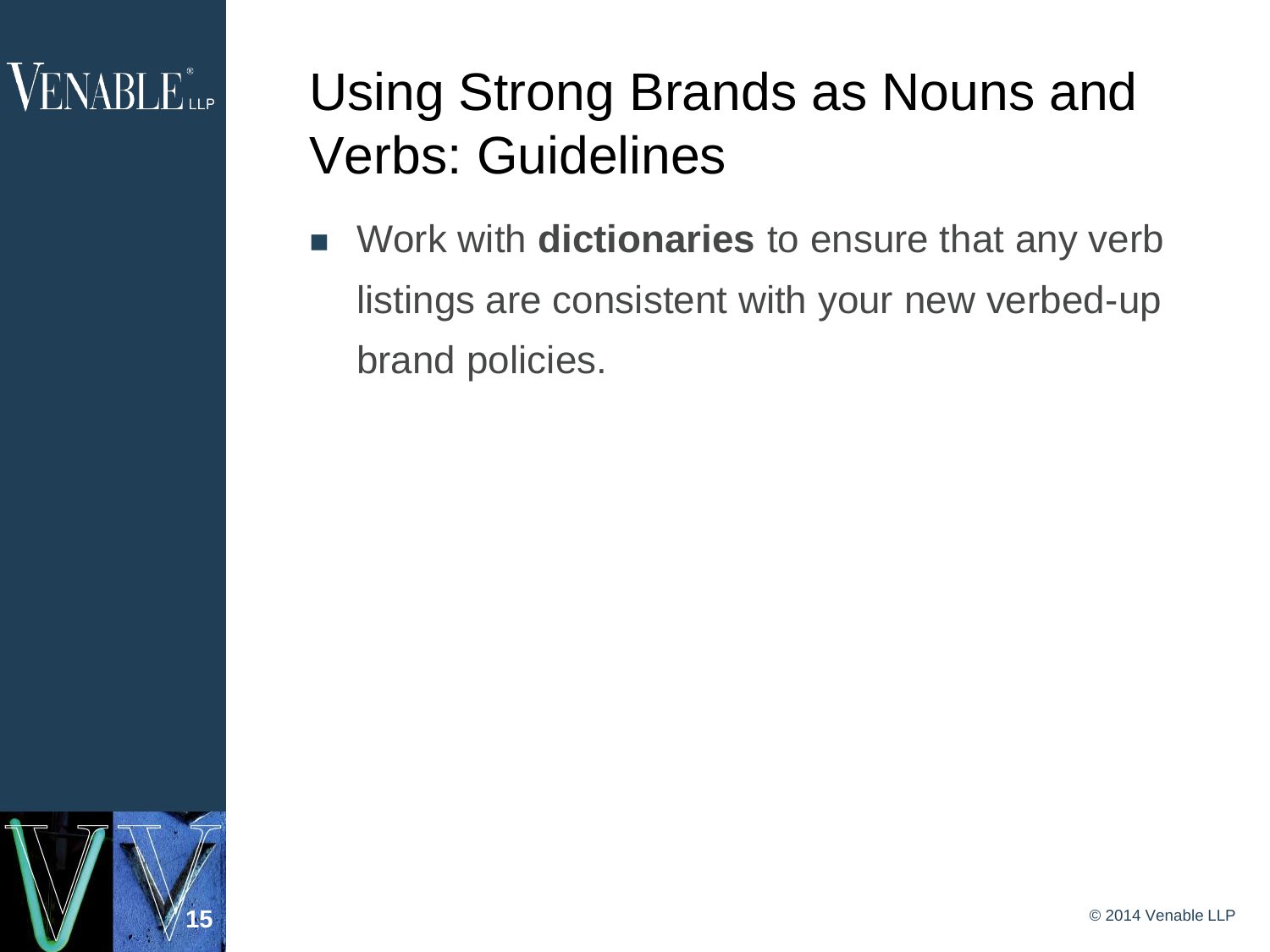# Using Strong Brands as Nouns and Verbs: Guidelines

**EXECONDERGIVE CONDUCT REGISTME INCORDING THE CONDUCT SUSCESS** and view of the verbed-up brand – ultimately, it is the consuming public that determines, through its use, whether a verbed-up brand has lost distinctiveness through genericide.

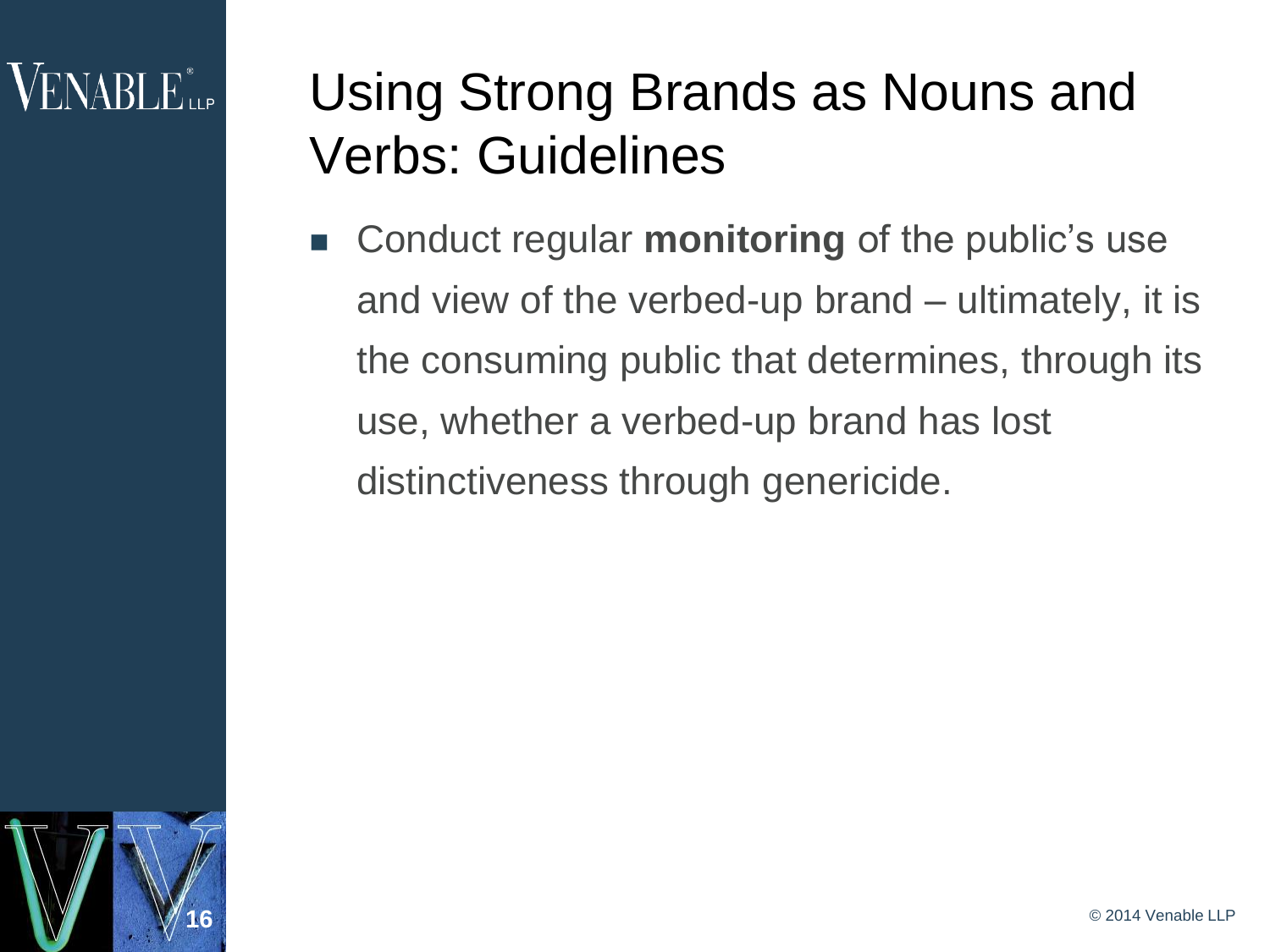### Trademarks: Is the Second Part of the "ACID" Test Outdated?

- **Old Rule** 
	- Use trademarks in a **Consistent** manner
- **The Fear** 
	- No ability to "tack" use to current use
	- Loss of rights
- **The Times** 
	- Changing consumer sophistication and expectations
	- The mobile marketplace; short attention spans
	- Need to build brand interest and loyalty



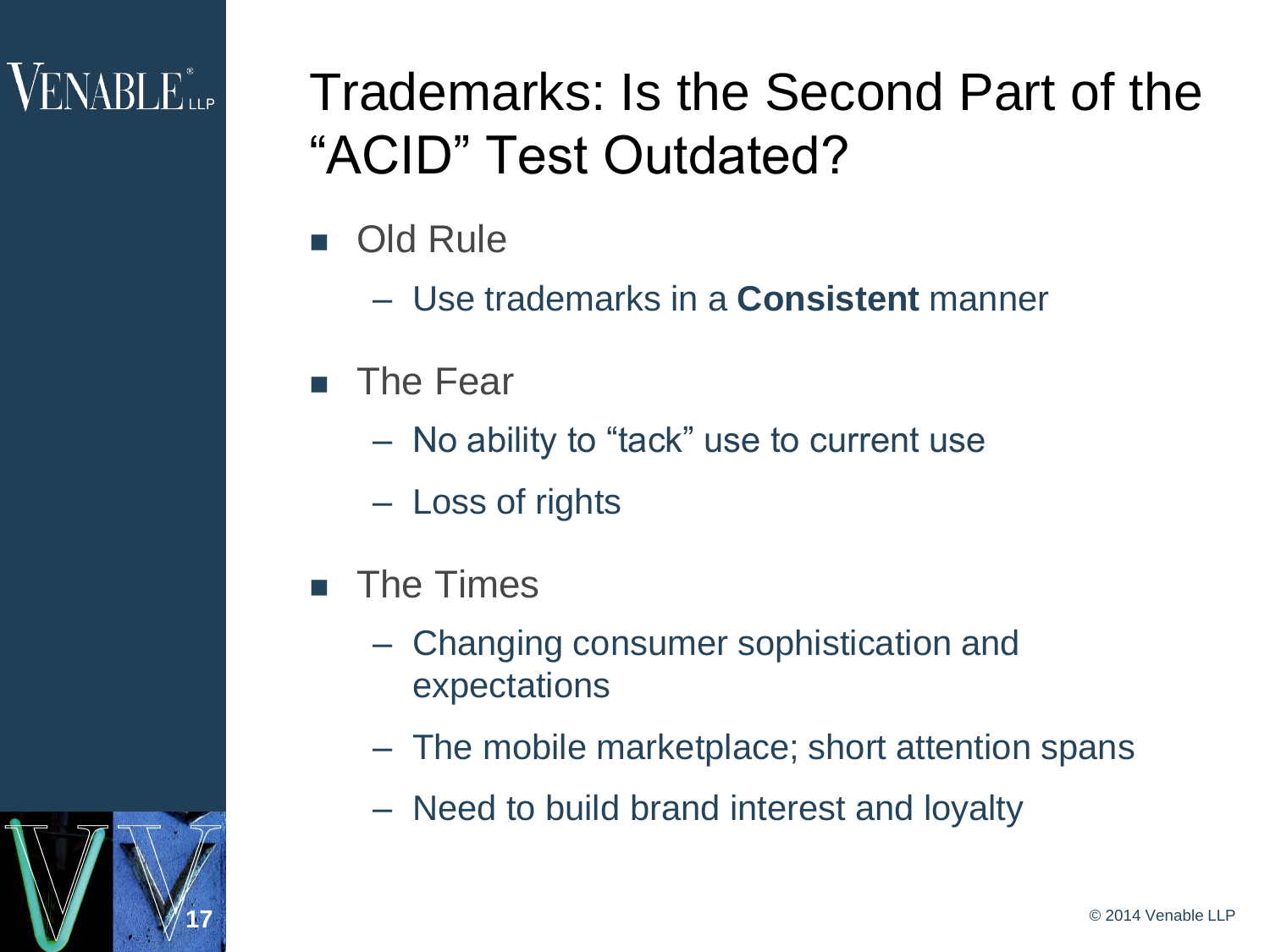18

# Using Strong Brands in a Fluid or "Living" Manner

- New Rule: You may use strong brands in a fluid or "living" manner
- Google "Doodles": The Model



- Fluid trademarks
	- A misnomer?
		- Motion marks  $=$  marks with active movement
	- "Living" brands
		- They grow but essential character remains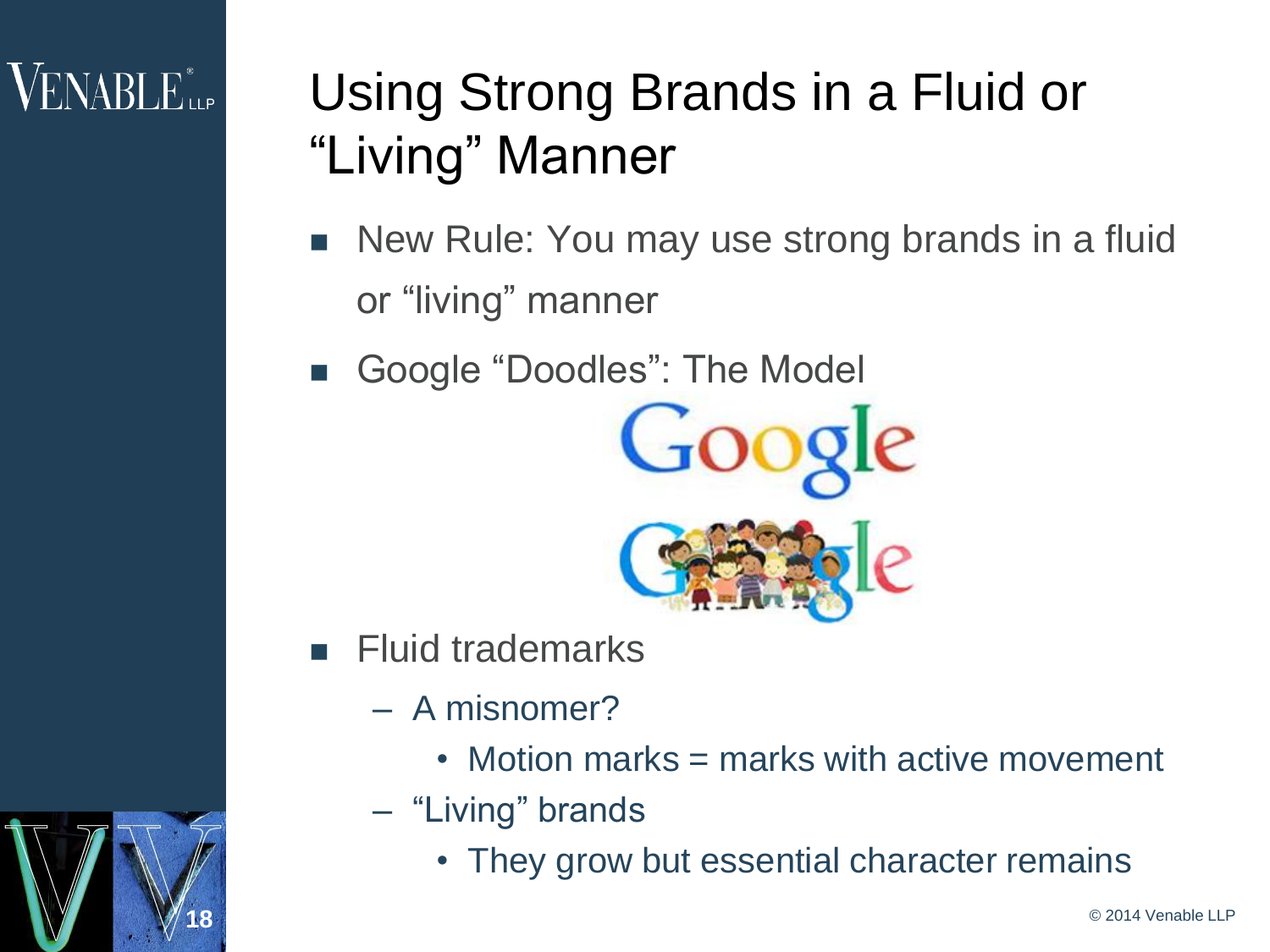#### VENABLE<sup>®</sup>LLP

19

# Using Strong Brands in a Fluid or "Living" Manner

- **Nonprofit tradition, culture, and policy** 
	- Does your nonprofit have members and/or chapters?
	- How do you currently control use of your brands by members and/or chapters?
		- Are they allowed to change the brands based on geographic region?
		- Are they allowed to change the brands seasonally?
		- Do they follow the "rules"?
	- What are you currently doing about brand control?
		- Is there a binding policy and do you enforce?
	- Would a flexible standard make your job easier?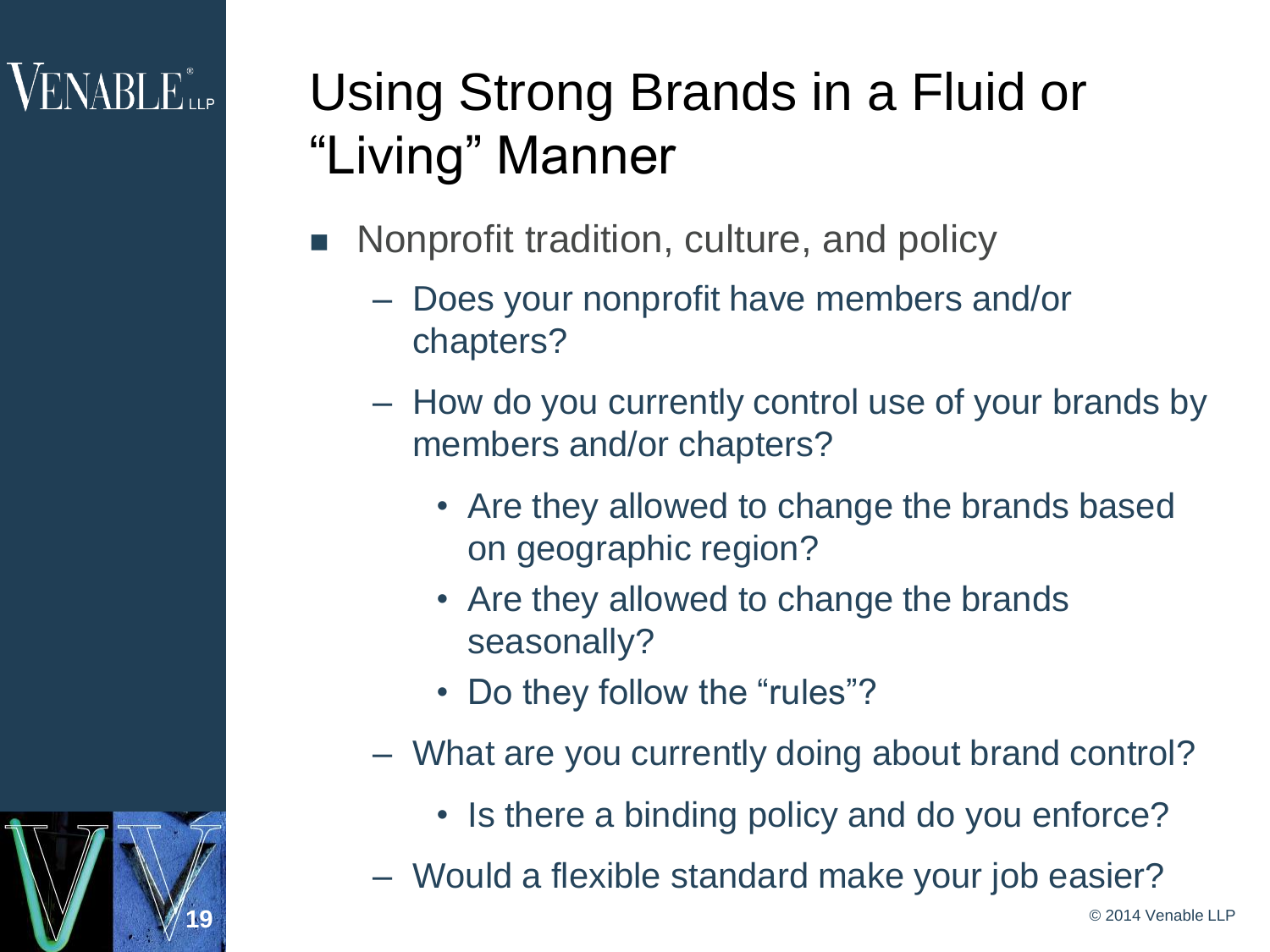#### $VENABLE_{\sf LLP}^*$

# Using Strong Brands in a Fluid or "Living" Manner: Guidelines

**Make sure the subject design or stylization is strong**, with substantial goodwill.

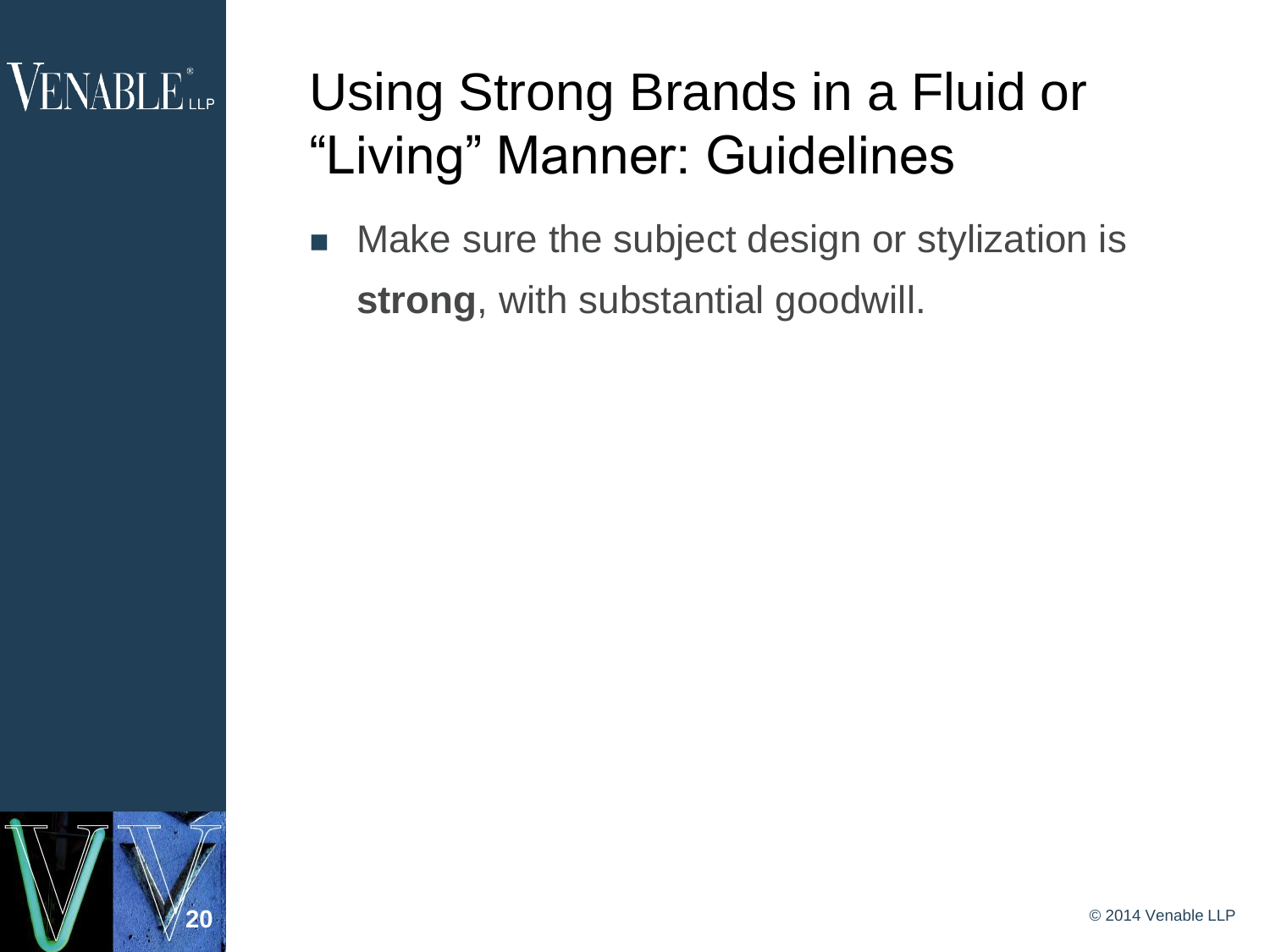#### $VENABLE_{\sf LLP}^*$

- **Gauge how much to play with the design or** stylization based on the **relative strength** of the mark.
	- Famous marks may be changed the most.

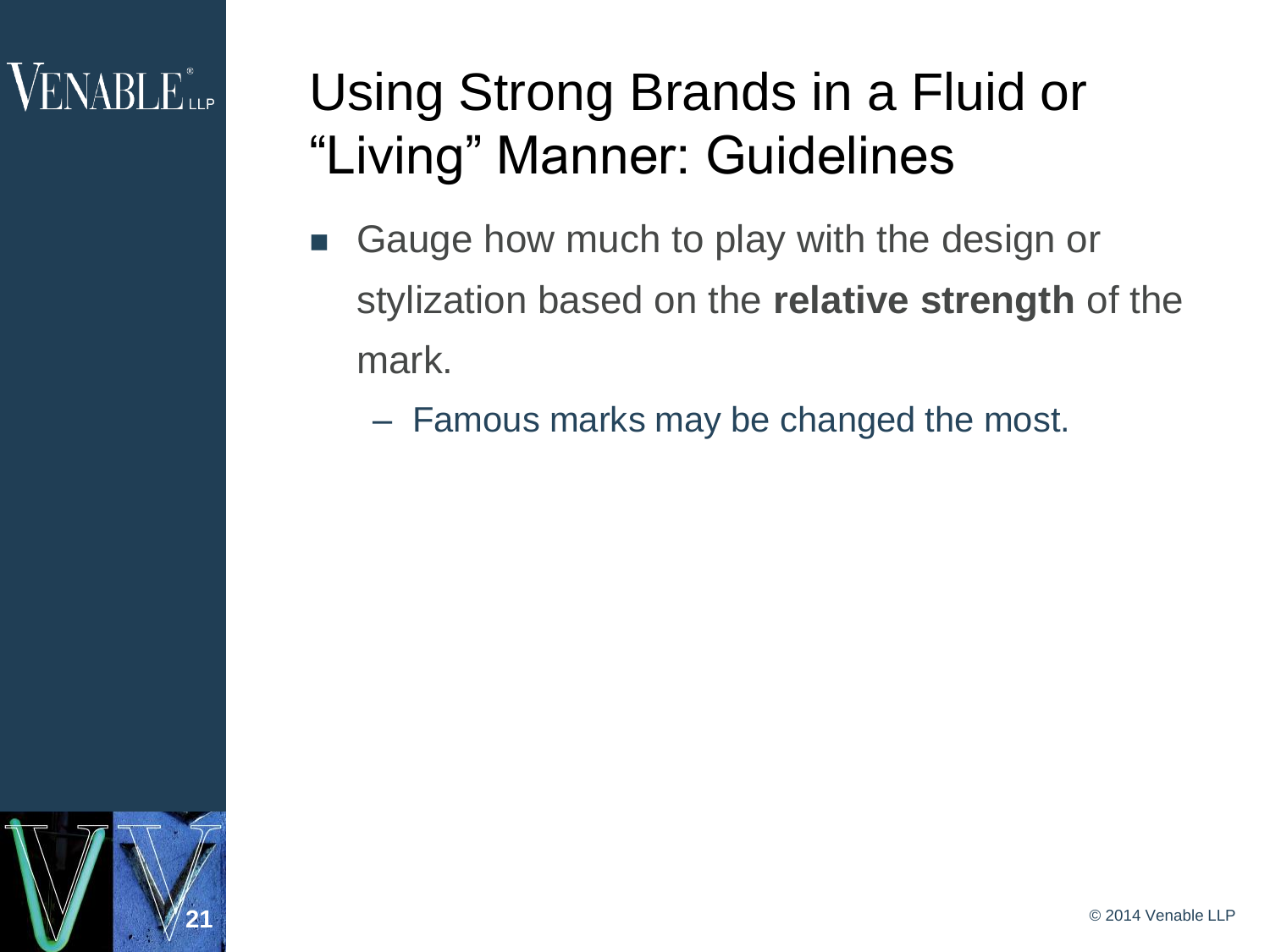### Using Strong Brands in a Fluid or "Living" Manner: Guidelines

■ Change only the design or stylization, **not the corresponding word mark** (except when it comes to breaking the ACID test rule of using word marks as adjectives).

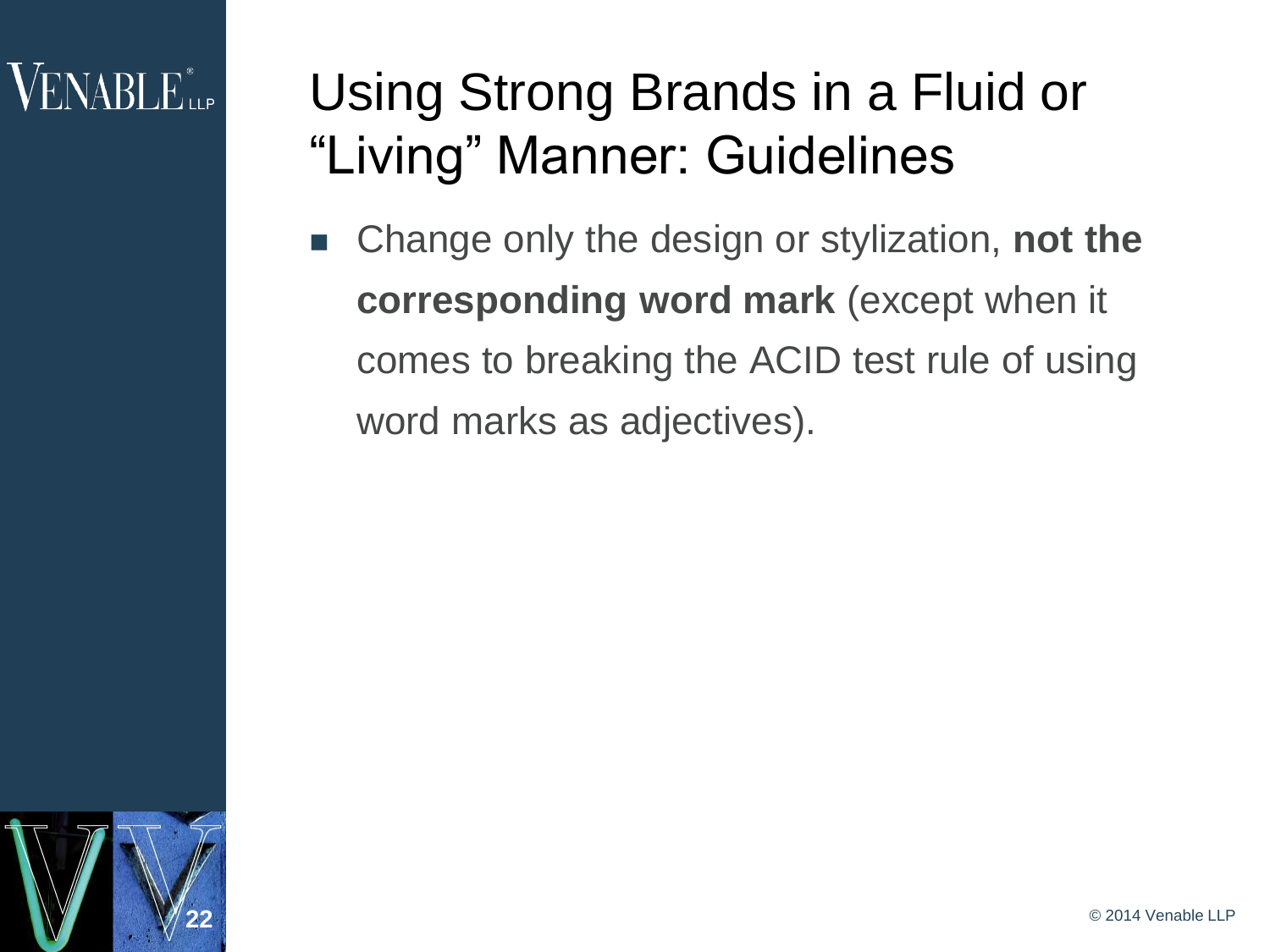#### $\rm VENABLE$  ill p

#### Using Strong Brands in a Fluid or "Living" Manner: Guidelines

■ Make sure that the **essence of the logo is** retained (e.g., the stylization of the word mark GOOGLE is regularly discernible).



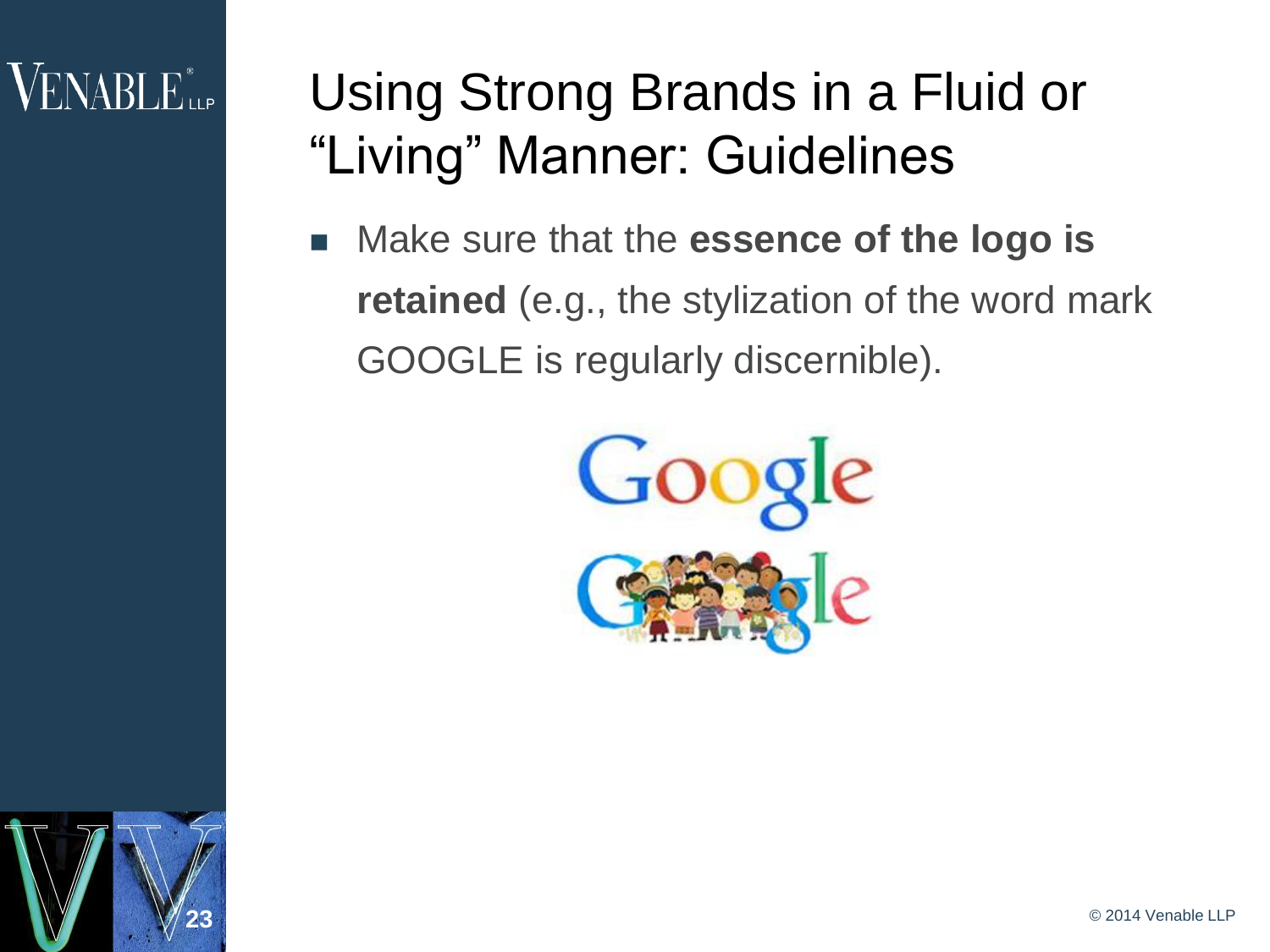#### VENABLE<sup>®</sup>LLP

## Using Strong Brands in a Fluid or "Living" Manner: Guidelines

■ Continue regular trademark use of the original design or stylization.



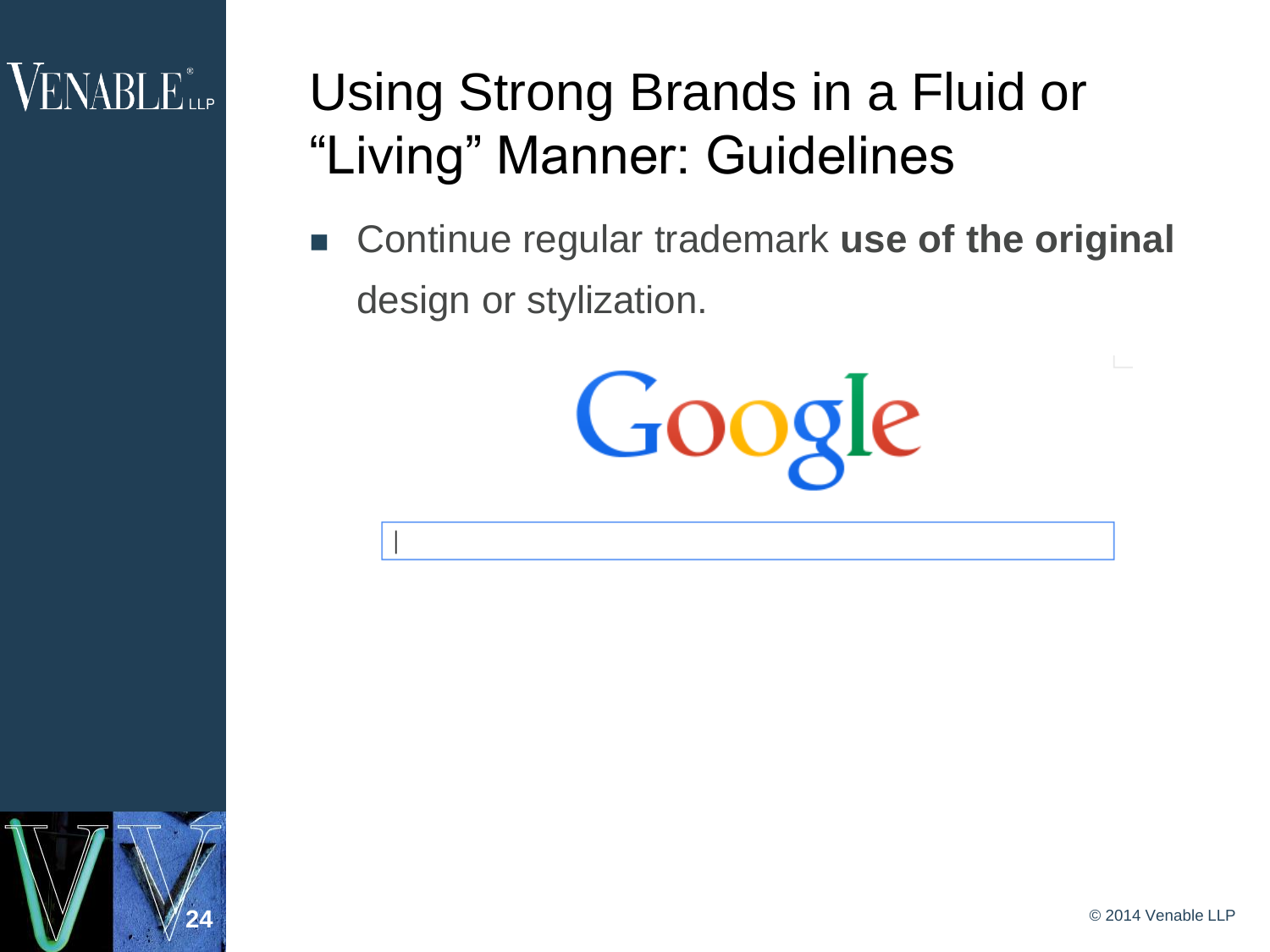#### $VENABLE_{\sf LLP}^*$

- **EXED Maintain trademark registrations for the original** design or stylization and underlying word mark standing alone.
	- Again, the registry is king!

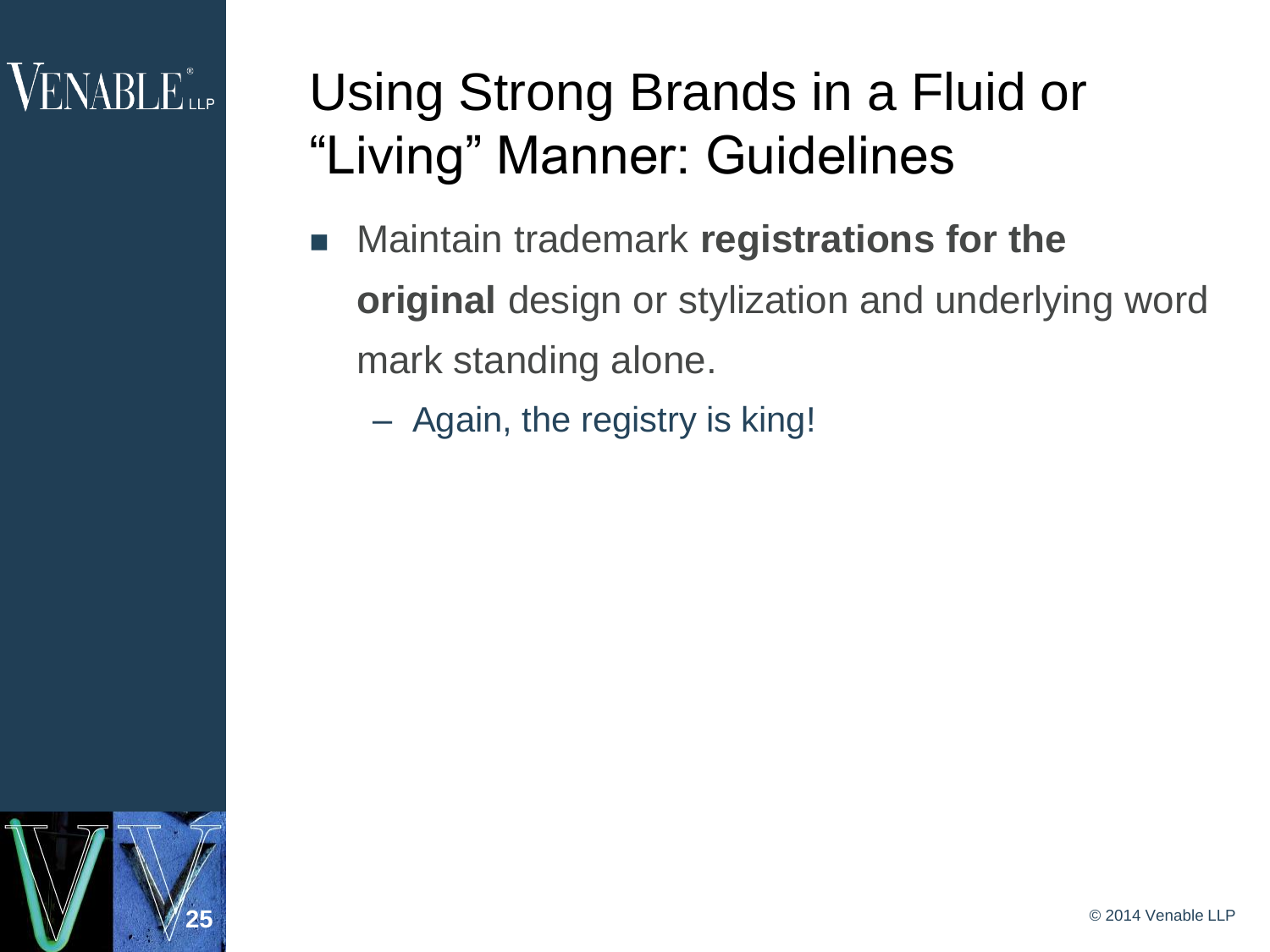#### VENABLE<sup>®</sup>LLP

- **Do not be a trademark bully** when others do parodies.
	- "Eat More Kale" lesson

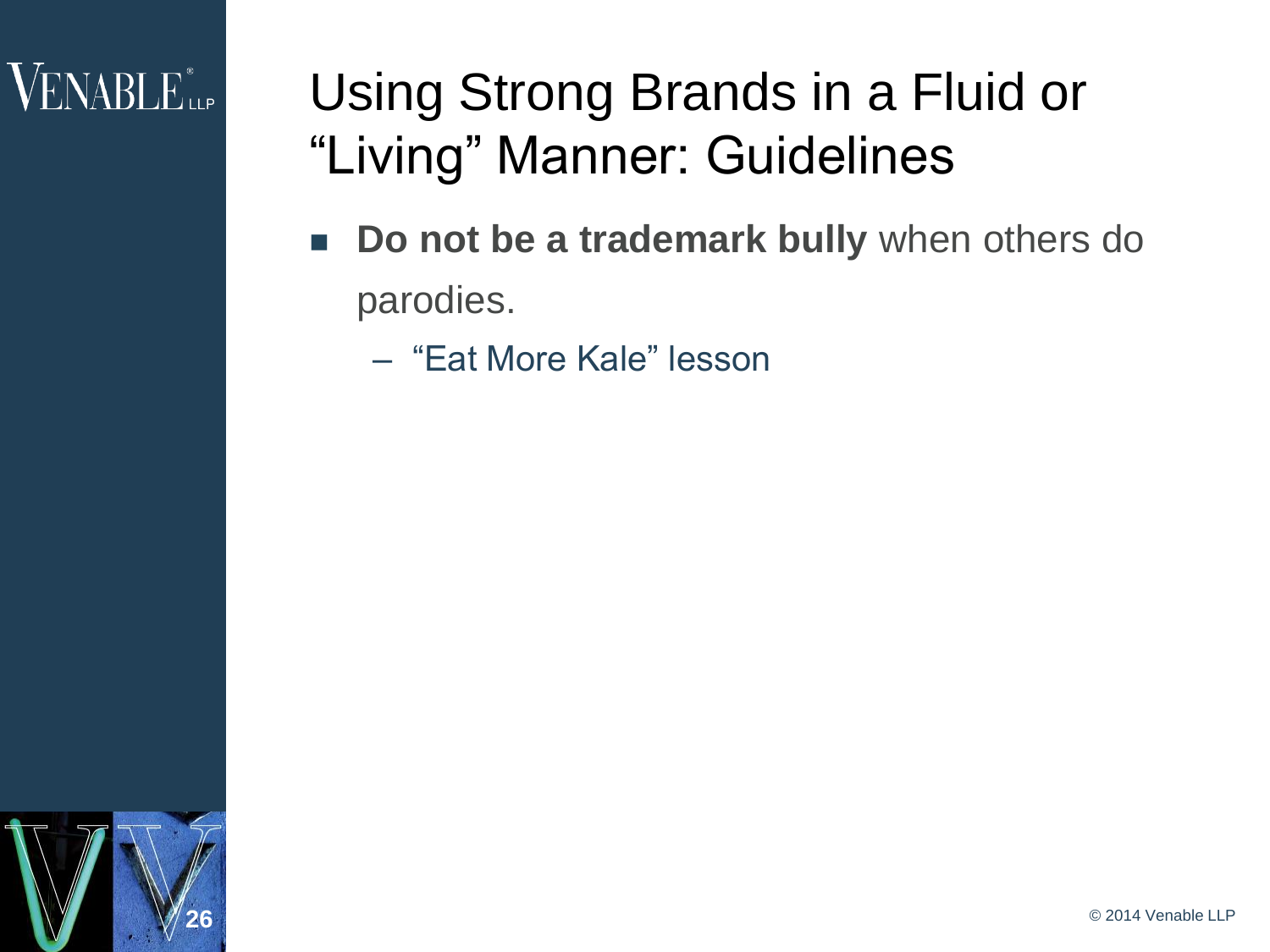#### $VENABLE_{\sf LLP}^*$

- Refer to fluid trademarks as "living" trademarks.
	- They are not really "fluid" / motion marks

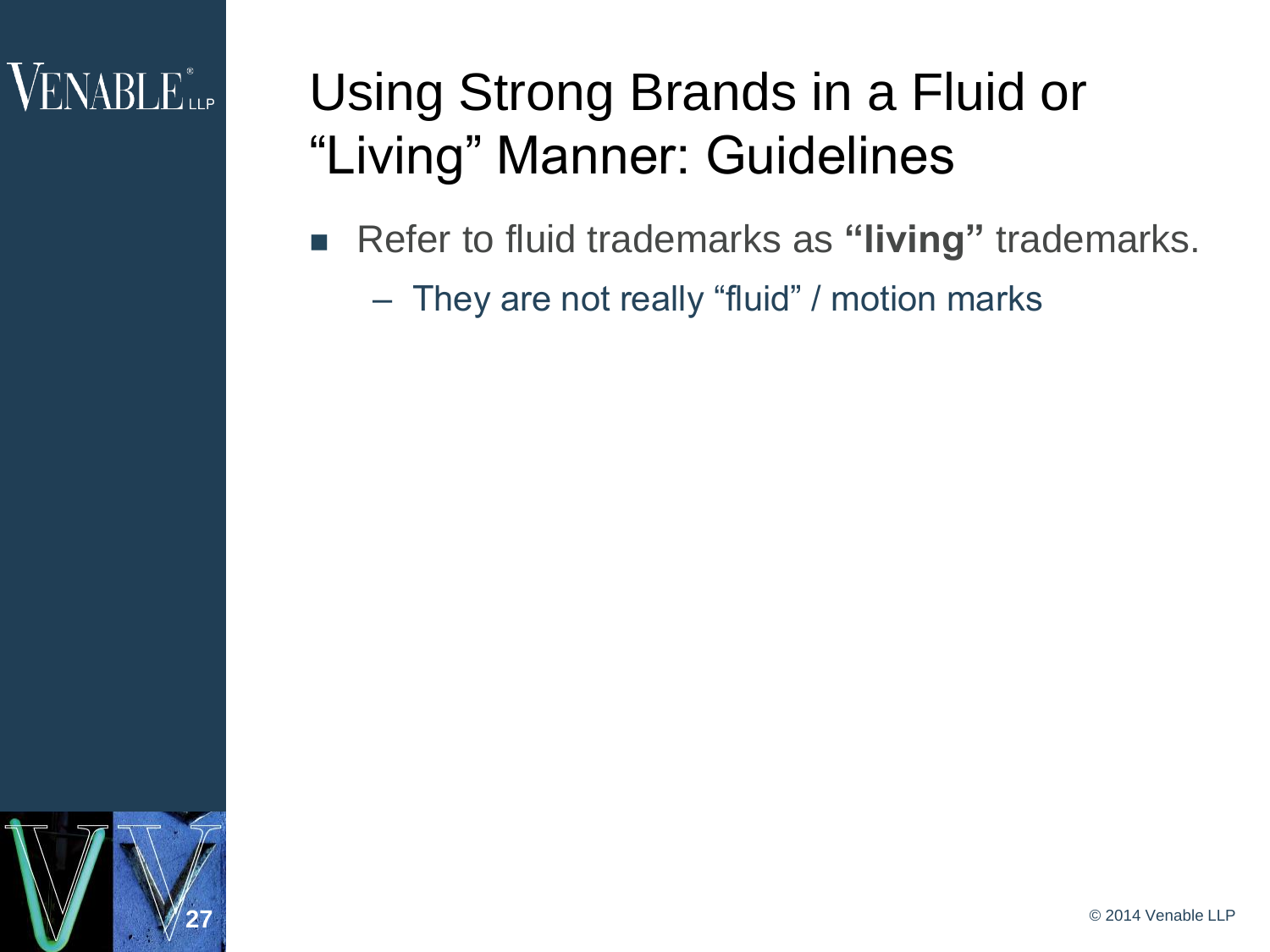#### $\sf{VENABLE}^*$

28

- Advocate for trademark offices to register living trademarks as such, and give them **special status.**
	- Argue for a new category for strong marks.
		- A logo should be able to change in more than a "material" way without loss of registration rights.
		- The underlying design or stylization should be entitled to broader protection, like the "surname" in a family of marks.
		- This is not a phantom mark situation, in which an applicant is really seeking to register multiple marks via one application.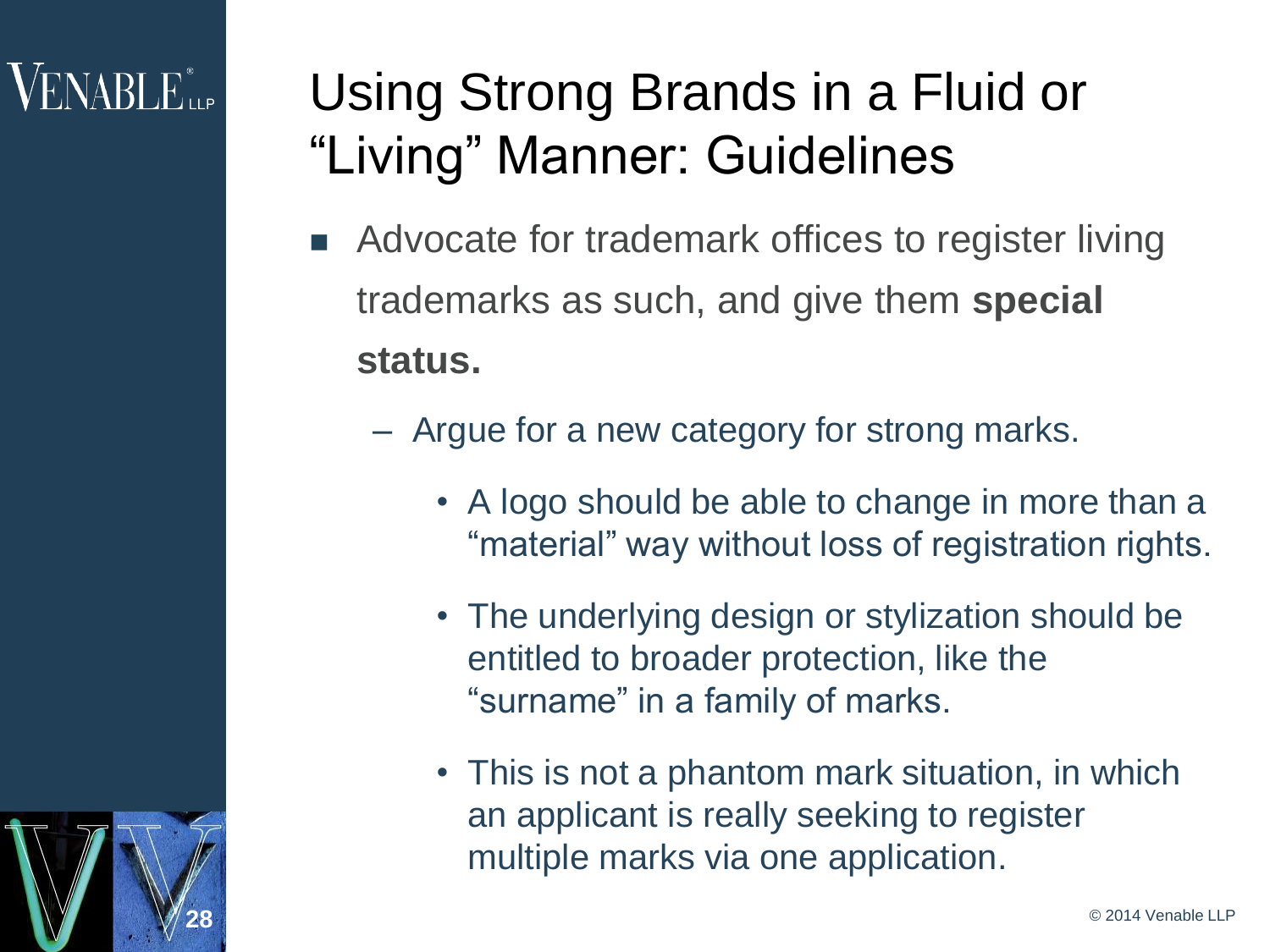

# **Copyrights: Break Reliance on the "Automatic upon Creation" Rule**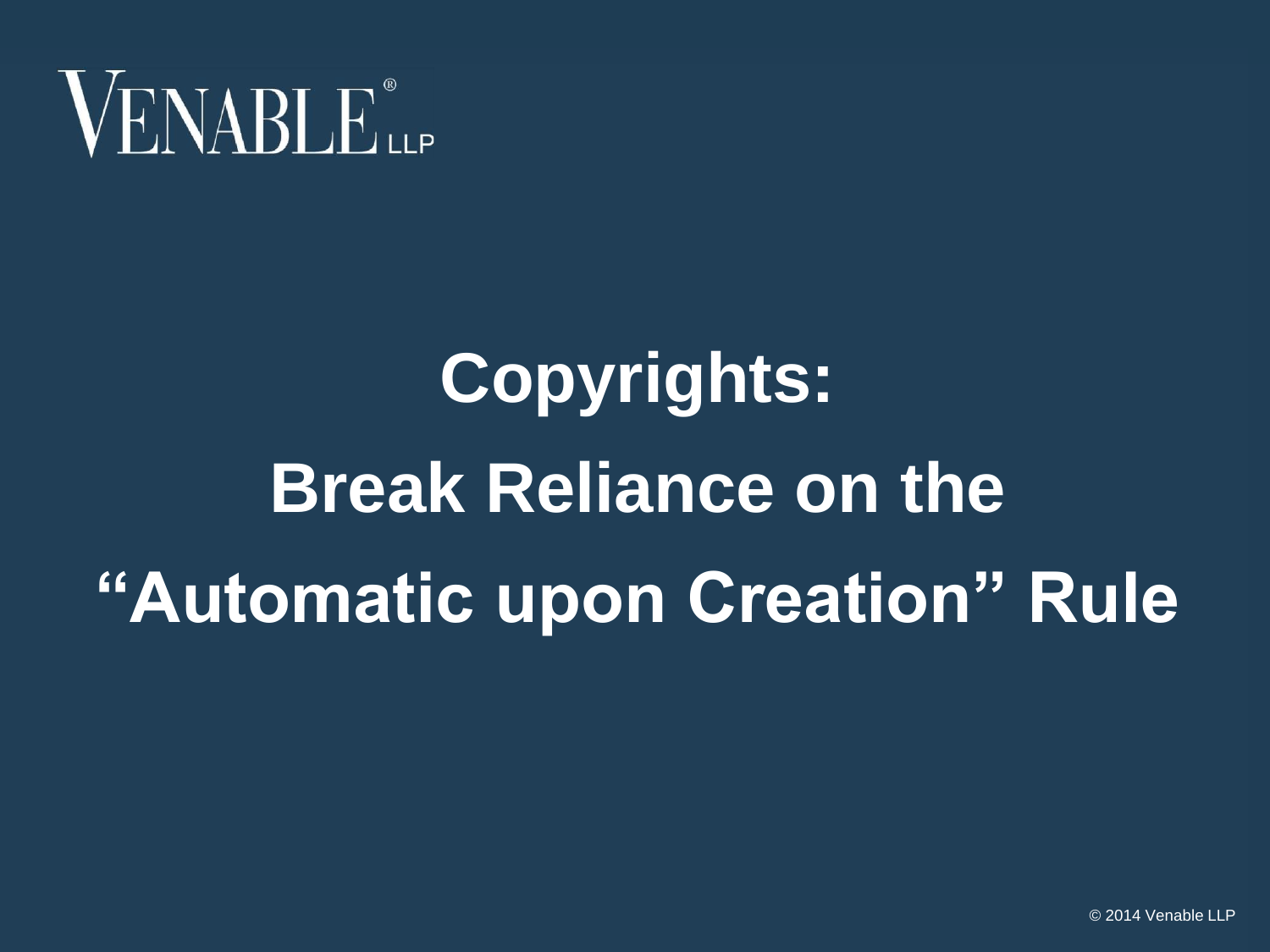#### VENABLE".

30

# Copyrights: Reliance on the "Automatic upon Creation" Rule Outdated for Online Enforcement

- OLD: Copyright protection subsists from the time the work is created in fixed form. The copyright in the work of authorship immediately becomes the property of the author who created the work.
- NEW: While the old rule is still true, by taking the extra step to "register" your copyrights early, you can enhance your ability to deal with and stop unauthorized posting of your content online and in social media.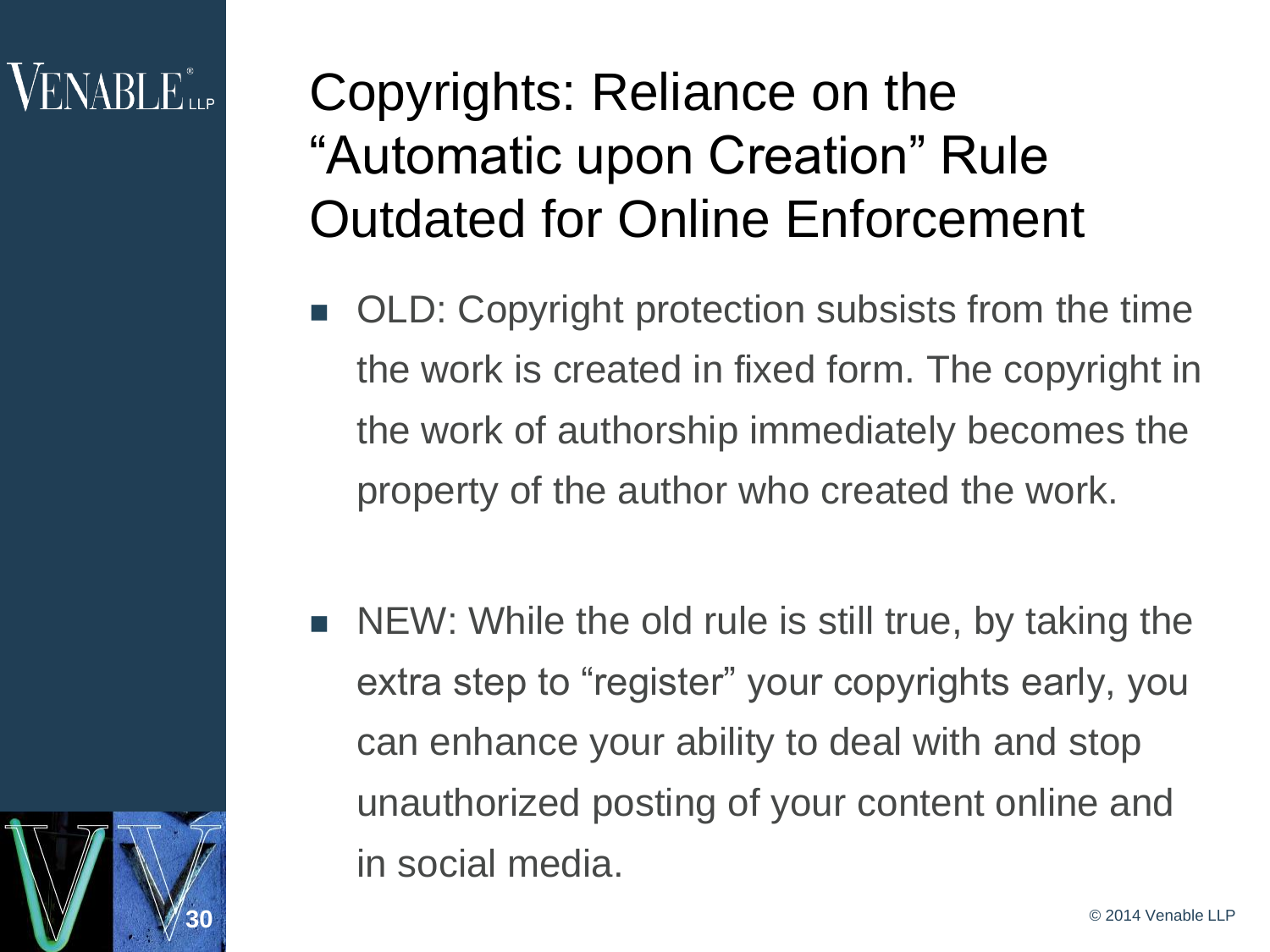31

- The DMCA provides one of the most effective and cost-efficient ways to protect your copyright from infringement online and in social media.
- **The DMCA sets forth how copyright owners may** send a takedown notification letter to a website hosting infringing content.
- **Upon receipt of a proper takedown notice, the** website is on notice of the claim and must quickly take down the allegedly infringing material and send a notice to the user (or uploading entity) **32014 Venable LLP 32014 Venable LLP**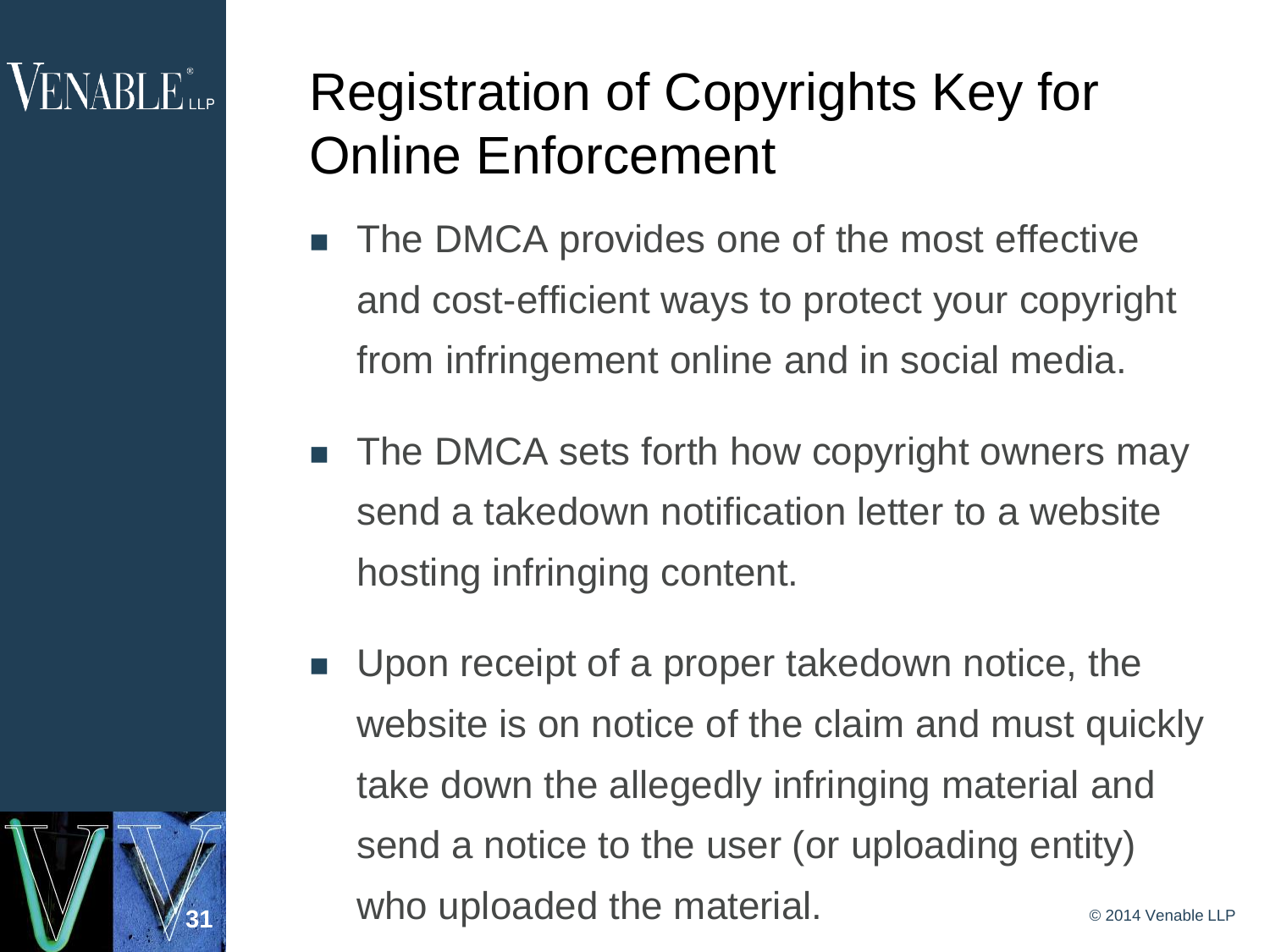32

- Once notified, the user has the opportunity to respond and file a counter-notification letter claiming non-infringement, or do nothing (and the material will remain off the site).
- **Upon receipt of a counter-notification letter, the** website must inform the copyright owner.
	- If the copyright owner does nothing, the material may go back up on the site.
	- If (within 14 days) the copyright owner files suit against the alleged infringer, the website may not put the material back on the site while the litigation is pending.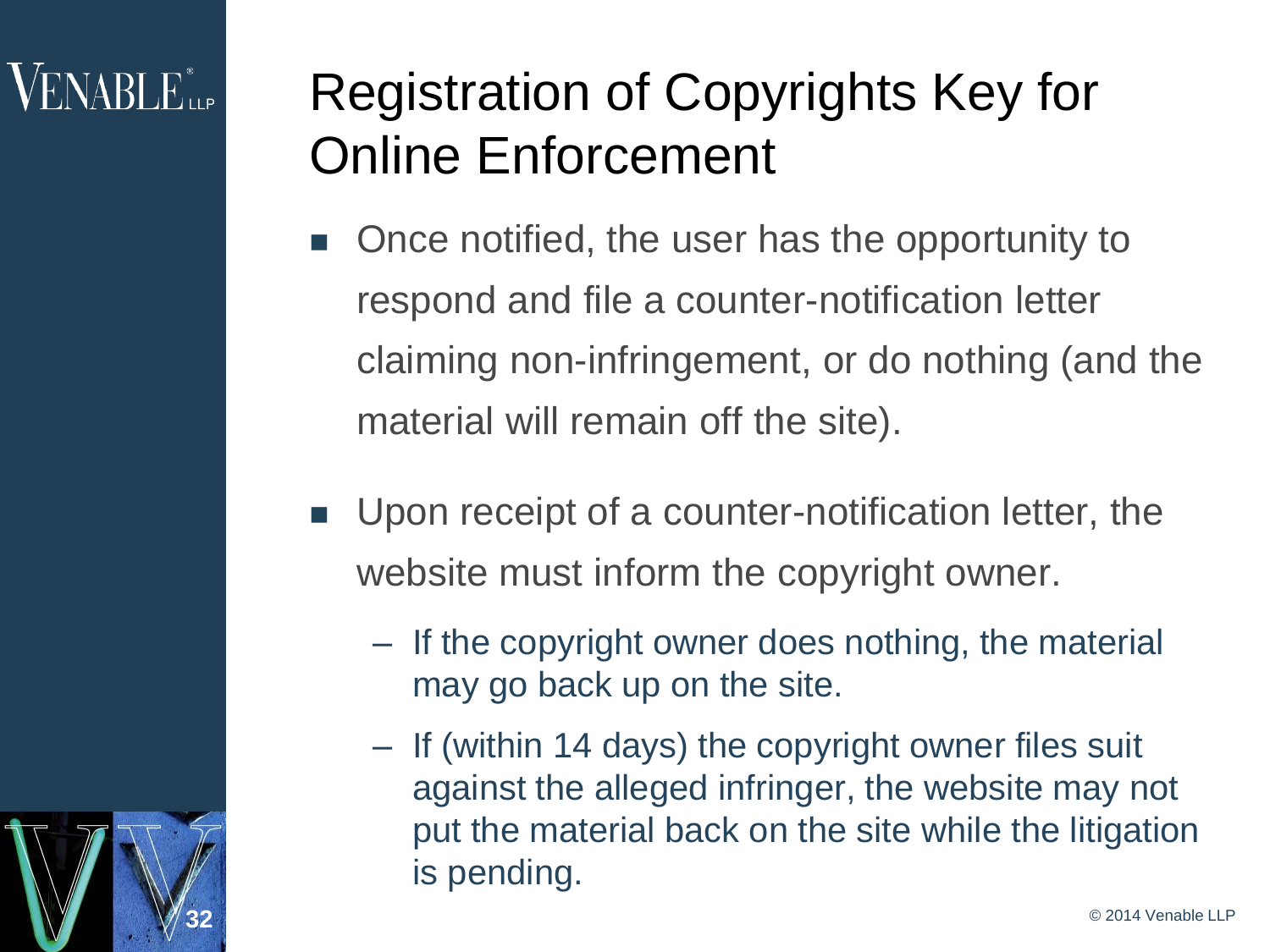#### $\rm VENABI$   $\rm E_{\rm up}^{\ast}$

- The Copyright Act requires that before a party files a copyright infringement suit, a work must be registered with the Copyright Office.
- Courts are not in agreement on what is meant by "must be registered" in the statute. One school of thought is that a proper application must be on file with the Copyright Office before litigation, whereas the other school of thought believes one must have a final copyright registration.
- $\ddot{\phantom{a}}$
- To further complicate matters, it can take anywhere **from 2 to 7 months to get a registration.**  $_{\odot}$  2014 Venable LLP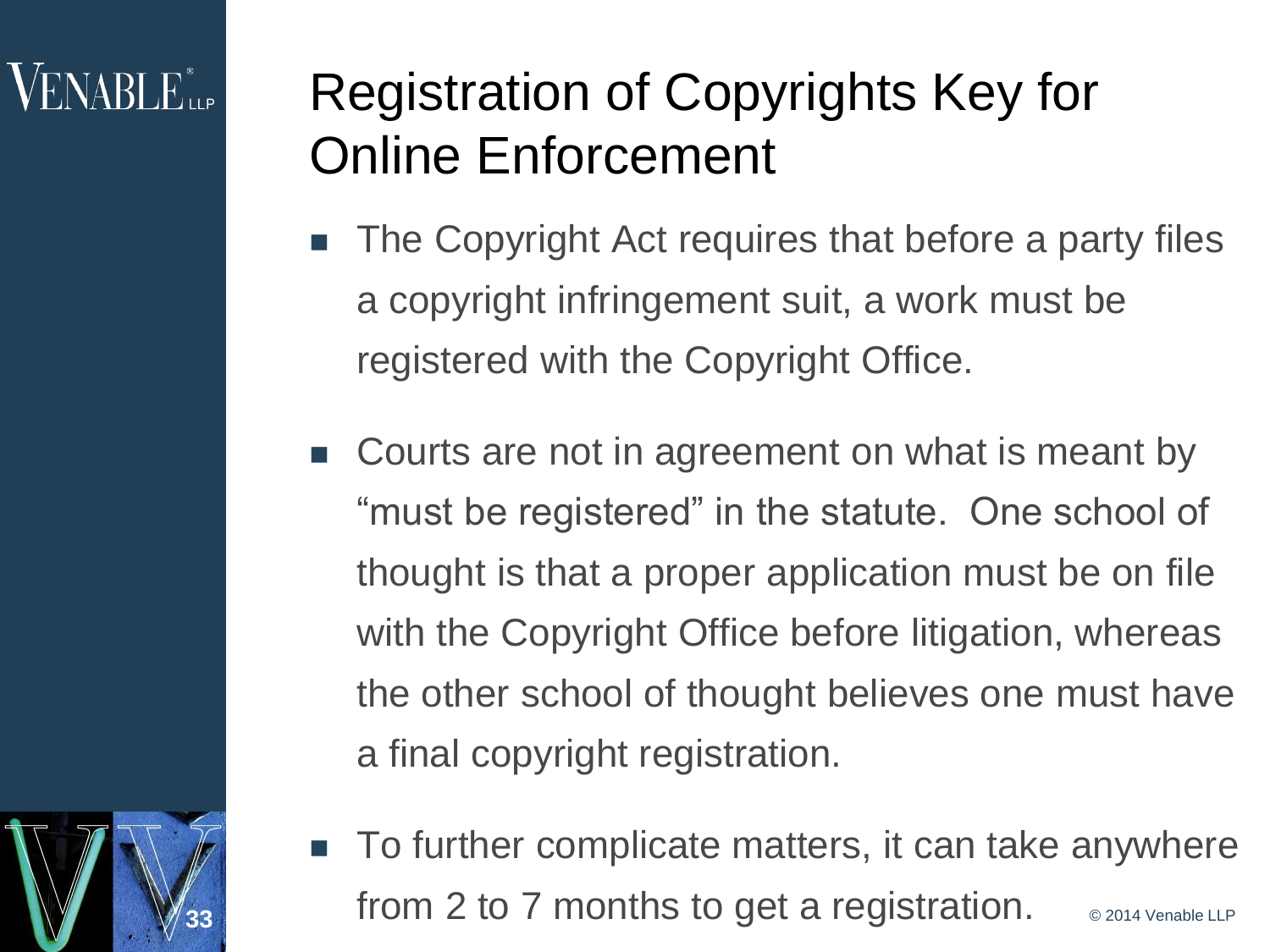34

- Thus, if you do not already have a registration in place prior to filing a lawsuit in a DMCA enforcement scenario, you will not be able to adequately respond to a counter-notification letter within the 14 day window.
- **This means you miss your chance to have the** allegedly infringing material taken down while the litigation is pending, and if the copyright was not timely filed, you risk not being able to get attorneys' fees, statutory damages (up to \$150,000), or a quick injunction.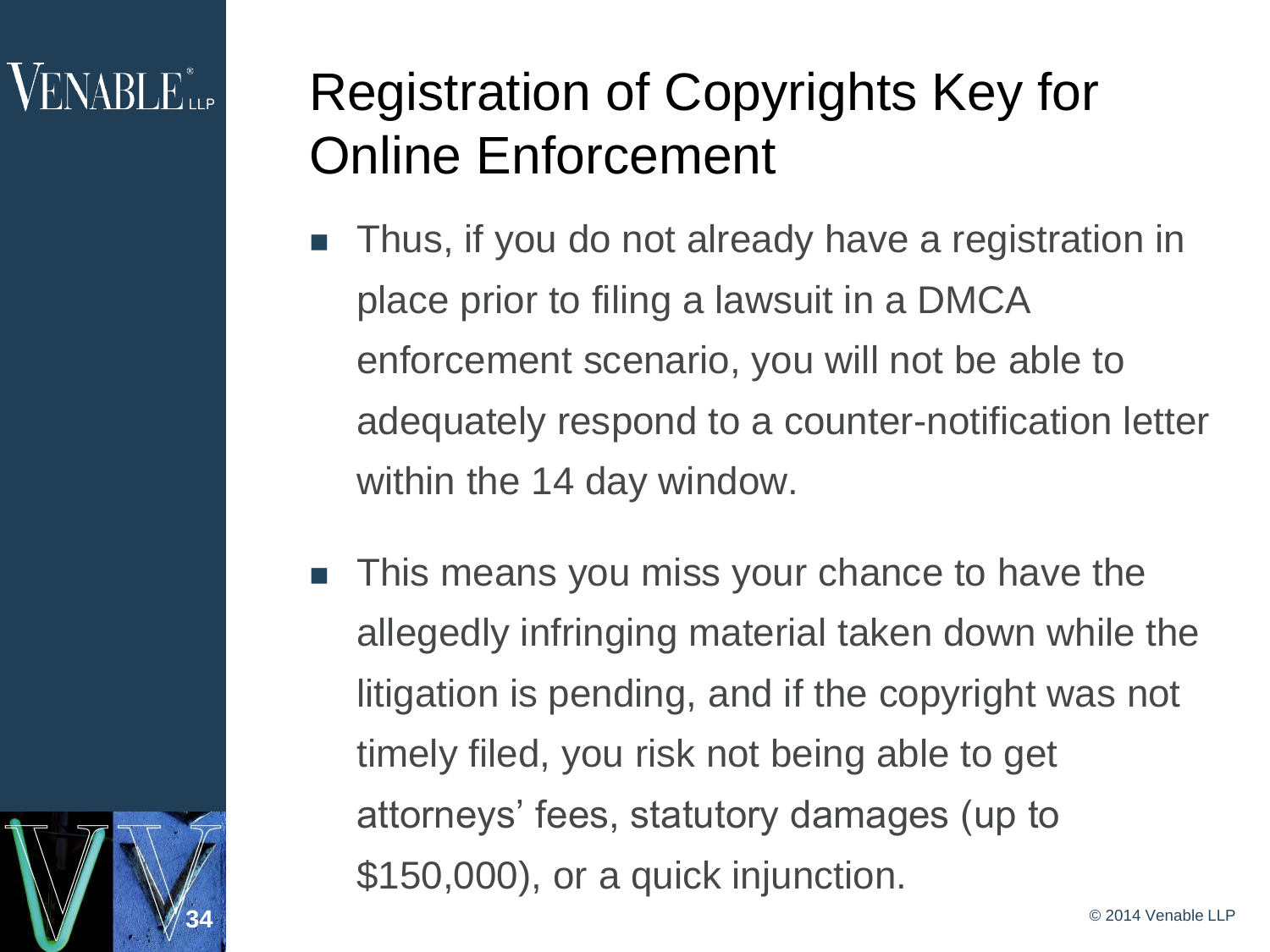$\ddot{\phantom{0}}$ 

# Registration of Copyrights Key for Online Enforcement **RECOMMENDATION:**

- Register your organization's copyrights prior to publication or public release.
- $\blacksquare$  In today's digital world, any work released to the public can be easily copied and reproduced. It's best to file a copyright application before any infringement occurs.
- *An ounce of prevention is worth a pound of cure*. Consider the loss in value and potential litigation costs due to infringed copyrights vs. the US Copyright Office e-filing fee of \$35 per copyright. **35** © 2014 Venable LLP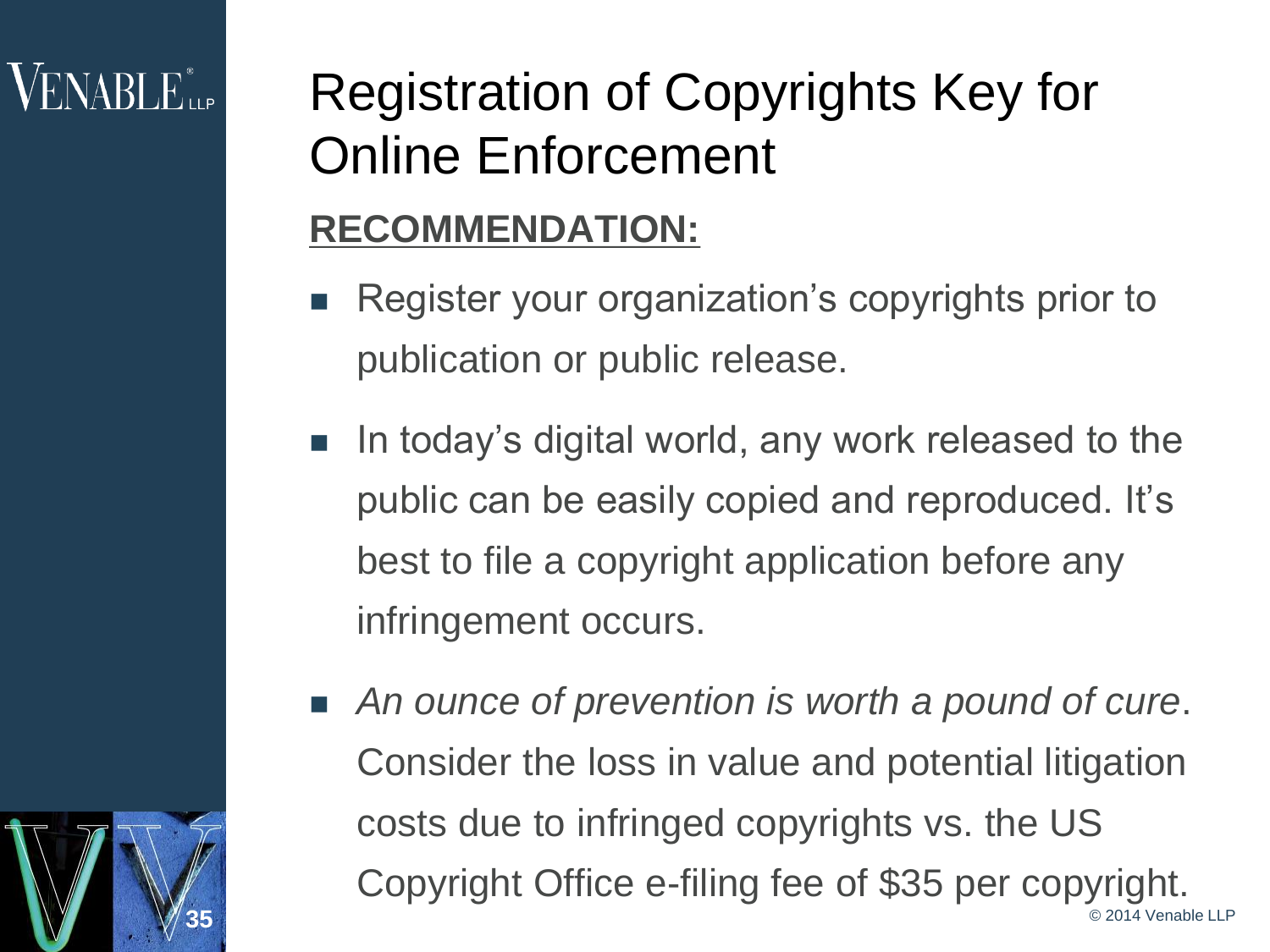36

# Benefits of Recording Copyrights with Customs

- Take the extra step to record your rights with Customs.
- **Notal Millen Copyrights are recorded with Customs,** they can monitor shipments and exclude, detain, and/or seize imported merchandise suspected to be counterfeit or infringing.
- Once goods are seized, Customs provides the copyright owner with information regarding the seizure – including description of merchandise, quantity seized, country of origin, and name and **308** address of manufacturer and importer.  $\bullet$  2014 Venable LLP